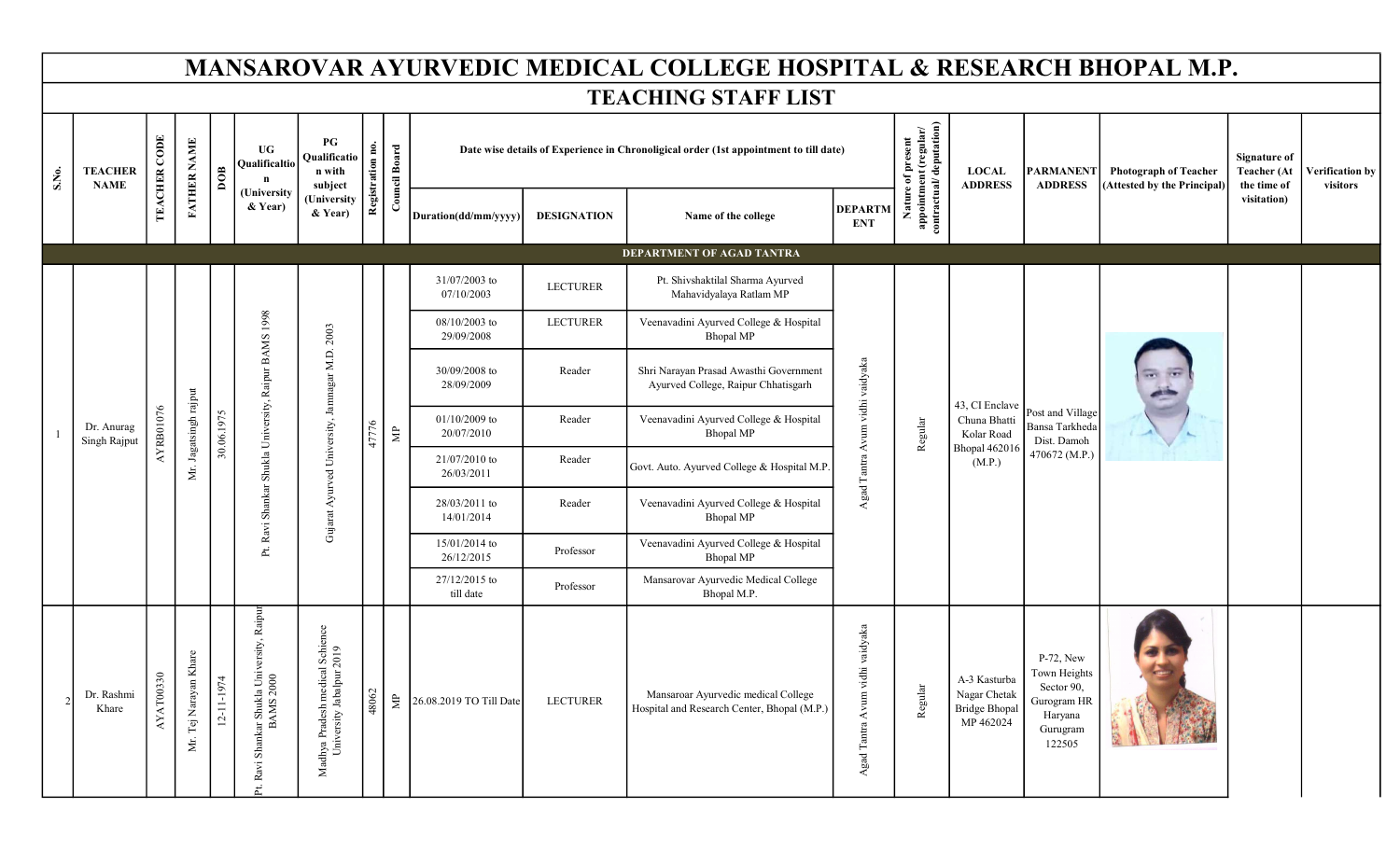|   | Dr. Neelam<br>Malviya       | AYAT00491 | Mr. Premnarayan Malviya | 12-07-1988 | Barkatullah Vishwavidyalaya, Bhopal<br>2012 | Madhya Pradesh Medical Science<br>University Jabalpur, 2021 | 53728      | $\mathbb{R}^n$     | 25/03/2021 to till date       | <b>LECTURER</b> | Mansaroar Ayurvedic medical College<br>Hospital and Research Center, Bhopal (M.P.) |                                 | Agad Tantra Avum vidhi vaidyaka | Regular | 39 Vinitkunj<br>Akbarpur,<br>Kolar Road<br>Bhopal 462042<br>(M.P.) | 39 Vinitkunj<br>Akbarpur, Kolar<br>road Bhopal<br>462042 (M.P.)               |  |  |
|---|-----------------------------|-----------|-------------------------|------------|---------------------------------------------|-------------------------------------------------------------|------------|--------------------|-------------------------------|-----------------|------------------------------------------------------------------------------------|---------------------------------|---------------------------------|---------|--------------------------------------------------------------------|-------------------------------------------------------------------------------|--|--|
|   | Dr. Ranjeeta<br>Singhdeo    | AYAT00451 | Mr. D.P. Singhdeo       | 16-10-1976 | Sambalpur                                   | Madhya Pradesh Medical Science<br>University Jabalpur       | CG00723AYU | $\rm{C}$           | 18/03/2019 to<br>31/05/2021   | <b>LECTURER</b> | Bharti Ayurved Medical College & Hospital<br>Durg Chhattisgarh                     | Agad Tantra Avum vidhi vaidyaka |                                 | Regular | Flat No. 107,<br>Tower 6B<br>Sagar Life Style                      | Nikhila Rajan<br>Street No. 4,<br>Panchseel<br>Tower Salaiyah Housing Society |  |  |
|   |                             |           |                         |            | Sambalpur University, Burla,<br>1999        |                                                             |            |                    | 25/11/2021 to till date       | <b>LECTURER</b> | Mansarovar Ayurvedic Medical College<br>Hospital and Research centre bhopal        |                                 |                                 |         | MP                                                                 | Bhopal 462026 Sector A Bhopal<br>491001 MP                                    |  |  |
|   |                             |           |                         |            |                                             |                                                             |            |                    |                               |                 | DEPARTMENT OF SAMHITA SIDDHANT                                                     |                                 |                                 |         |                                                                    |                                                                               |  |  |
|   |                             |           |                         |            | University of Bombay, Bombay B.A.M.S.1988   |                                                             |            |                    | 01/07/1992 to<br>16/10/2004   | <b>LECTURER</b> | Nalasopara Ayurved College (Swargiya Shri<br>Suresh Nursingh Dube) Maharashtra     |                                 |                                 |         |                                                                    | 1602/C,                                                                       |  |  |
|   |                             |           |                         |            |                                             |                                                             |            |                    | 17/10/2004 to<br>08/02/2010   | Reader          | Nalasopara Ayurved College (Swargiya Shri<br>Suresh Nursingh Dube) Maharashtra     |                                 |                                 |         | F-7 Staff QTR<br>Mansarovar                                        | Sreepati<br>Aradhana<br>Tower, Ram                                            |  |  |
| 5 | Dr. Umapati<br>Vasudev Vyas | AYSS00675 | Vasudev Vyas            | 16.09.1960 |                                             | University of Mumbai, Mumbai M.D.1998                       | 58069      | $\mathbf{\hat{z}}$ | 17/04/2010 to<br>31/05/2010   | Reader          | Smt. Kamaladevi Gauridutt Mittal Punarvasu<br>Ayurved Mahavidyalaya Maharashtra    | Samhita Siddhant                |                                 | Regular | Campus, Kolar<br>Road, M.P.<br>Bhpoal, 462042                      | Mandir<br>Bhuleshwar<br>Road Mumbai                                           |  |  |
|   |                             |           | Мr.                     |            |                                             |                                                             |            |                    | 01/06/2010 to<br>28/02/2015   | Reader          | Smt. Kamaladevi Gauridutt Mittal Punarvasu<br>Ayurved Mahavidyalaya Maharashtra    |                                 |                                 |         |                                                                    | 400002<br>Maharashtra                                                         |  |  |
|   |                             |           |                         |            |                                             |                                                             |            |                    | 01/03/2015 to<br>till date    | Professor       | Mansarovar Ayurvedic Medical College<br>Bhopal M.P.                                |                                 |                                 |         |                                                                    |                                                                               |  |  |
|   |                             |           |                         |            |                                             |                                                             |            |                    | 05/09/2008 to<br>04/09/2013   | <b>LECTURER</b> | Rajiv Gandhi Ayurved Mahavidyalaya bhopal<br>MP                                    |                                 |                                 |         |                                                                    |                                                                               |  |  |
|   |                             |           |                         |            |                                             |                                                             |            |                    | 05/09/2013 to<br>31/05/2014   | Reader          | Rajiv Gandhi Ayurved Mahavidyalaya bhopal<br>MP                                    |                                 |                                 |         | EM 25/103,                                                         | EM 25/103,                                                                    |  |  |
|   | Dr. Rakesh<br>kumar Pandey  | AYSS00410 |                         | 01.07.1973 |                                             |                                                             | 48657      | $\mathbb{R}$       | 02/06/2014 to<br>17/03/2015   | Reader          | Shekhawati Ayurved Medical College,<br>Jhunjhunu, Maharashtra                      |                                 |                                 | Regular | <b>IBD</b> Hallmark<br>city kolar road                             | <b>IBD</b> Hallmark<br>city kolar road                                        |  |  |
|   |                             |           | Mr. Randhun pandey      |            | Vikram Vishwavidyalaya, Ujjain 2004         | Awadesh Pratap Singh Vishwavidyalaya<br>Rewa 2008           |            |                    | 18/03/2015 to<br>08/09/2018   | Reader          | Mansarovar Ayurvedic Medical College<br>bhopal mp                                  | Samhita Siddhant                |                                 |         | <b>Bhopal 462042</b>                                               | Bhopal 462042                                                                 |  |  |
|   |                             |           |                         |            |                                             |                                                             |            |                    | 10/09/2018 to<br>to till date | Professor       | Mansarovar Ayurvedic Medical College<br>bhopal mp                                  |                                 |                                 |         |                                                                    |                                                                               |  |  |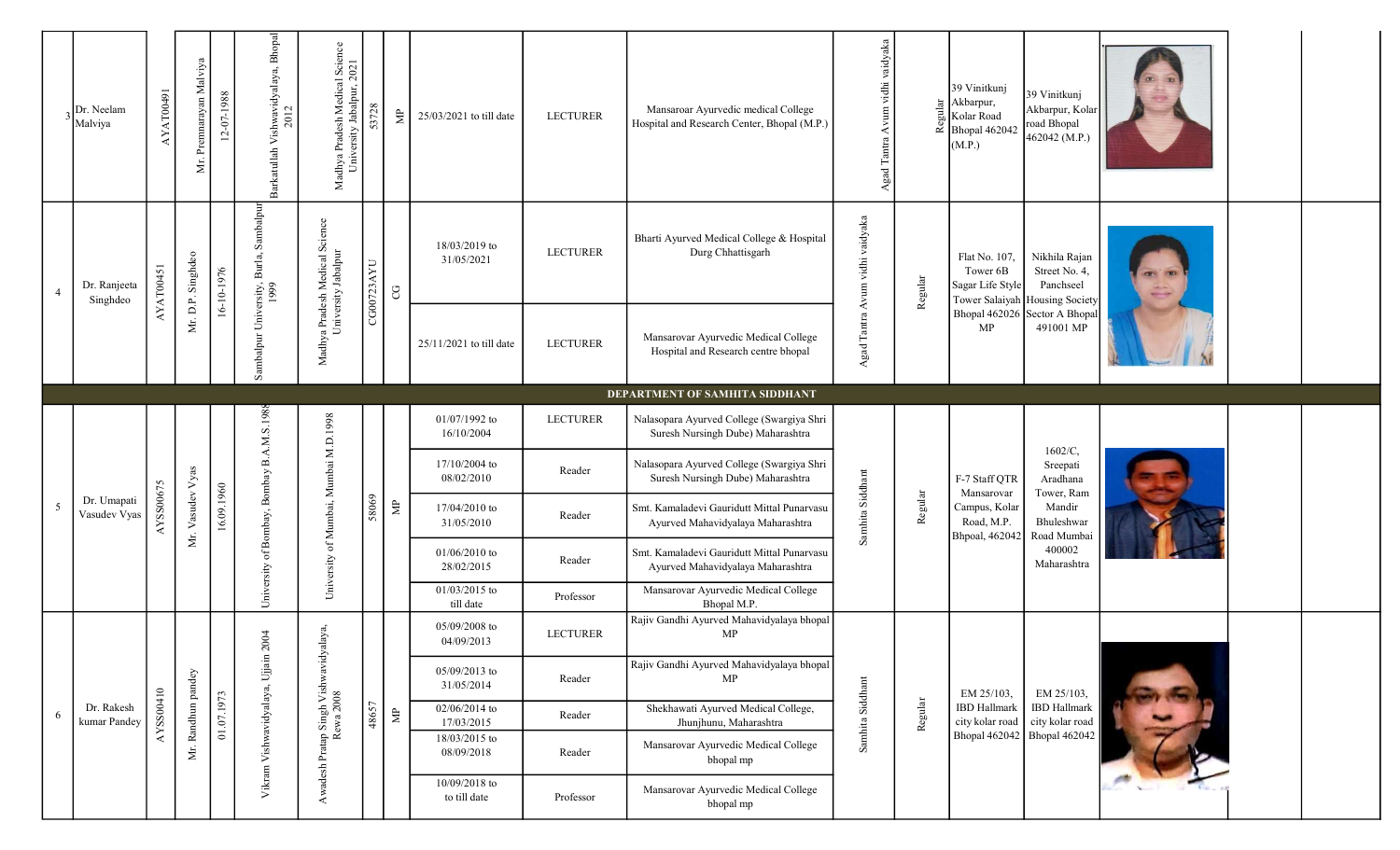|                 |                             |           |                           |            |                                                        |                                                  |       |                    | 02/07/2012 to<br>16/08/2014   | <b>LECTURER</b> | Rani Dullaiya Smriti Ayurved P.G. College &<br>Hospital Bhopal              | $\begin{array}{c} \text{Samhita}\\ \text{Siddnant} \end{array}$ |         |                                                            |                                                     |  |  |
|-----------------|-----------------------------|-----------|---------------------------|------------|--------------------------------------------------------|--------------------------------------------------|-------|--------------------|-------------------------------|-----------------|-----------------------------------------------------------------------------|-----------------------------------------------------------------|---------|------------------------------------------------------------|-----------------------------------------------------|--|--|
|                 |                             |           |                           |            | Maharashtra university of Health Sciences, Nashik 2006 | Bharati Vidyapeeth (Deemed university) Pune 2012 |       |                    | 19-08-2014 to<br>27/10/2015   | <b>LECTURER</b> | Veenavadini Ayurved College & Hospital<br>Bhopal MP                         | Kriya<br>Sharir                                                 |         | House No. 10,<br>Ashima<br>Olympiad                        | 161, Village                                        |  |  |
| $7\phantom{.0}$ | Dr. Vijay Patha             | AYSS00129 | Mr. Ratanlal Patha        | 13-05-1982 |                                                        |                                                  | 49823 | $\Xi$              | 28/10/2015 to<br>10/09/2017   | <b>LECTURER</b> | Veenavadini Ayurved College & Hospital<br><b>Bhopal MP</b>                  |                                                                 | Regular | Village<br>Ahamadpura<br>kalan,                            | mahadgaon,<br>Post Bhadus<br>Tehsil Betul           |  |  |
|                 |                             |           |                           |            |                                                        |                                                  |       |                    | 11/09/2017 to<br>10/02/2021   | Reader          | Veenavadini Ayurved College & Hospital<br><b>Bhopal MP</b>                  | Samhita Siddhant                                                |         | Hoshangabad<br>Road Bhopal<br>462043 (M.P.)                | 460001                                              |  |  |
|                 |                             |           |                           |            |                                                        |                                                  |       |                    | 11/02/2021 to Till date       | Reader          | Mansarovar Ayurvedic Medical College<br>Hospital and Research centre bhopal |                                                                 |         |                                                            |                                                     |  |  |
| 8               | Dr. Preeti                  | AYSS00875 | Mr. Akhilesh Kumar Sharma | 23-04-1986 | Barkatullah University Bhopal 2010                     | Barkatullah University Bhopal 2018               | 51731 | $\triangleq$       | $01/06/2018$ to<br>30/09/2019 | <b>LECTURER</b> | S.R.S. Ayurvedic Medical College and<br>Hospital                            | Kriya Sharir Vigyan                                             | Regular | B-106 Jasmine<br>ultimate<br>English villa                 | B-106 Jasmine<br>ultimate English<br>villa Kolar    |  |  |
|                 | Tiwari                      |           |                           |            |                                                        |                                                  |       |                    | 01.10.2019 to till date       | <b>LECTURER</b> | Mansarovar Ayurvedic Medical College<br>Hospital and Research centre bhopal | Samhita Siddhant                                                |         | Kolar Road,<br>Bhopal 462042                               | Road, Bhopal<br>462042                              |  |  |
|                 |                             |           |                           |            |                                                        |                                                  |       |                    | 01.11.2016 TO<br>31.10.2021   | <b>LECTURER</b> | Mansarovar Ayurvedic Medical College<br>Bhopal MP                           |                                                                 |         | Sarvadharm                                                 |                                                     |  |  |
| 9               | Dr. Krishna<br>Kumar Tiwari | AYSS00102 | Mr. Ram Asrey Tiwari      | 15.09.1982 | Vikram Vishwavidyalaya, Ujjain 2007                    | Barkatullah Vishwavidyalaya, Bhopal 2016         | 50221 | $\mathbf{\hat{g}}$ | 01.11.2021 TO Till Date       | <b>READER</b>   | Mansarovar Ayurvedic Medical College<br><b>Bhopal MP</b>                    | Samhita Siddhant                                                | Regular | Colony,<br>SECTOR-C-<br>209, Kolar<br>Road, M.P.<br>462042 | MPEB Colony,<br>Chachai, M.P.<br>ANUPPUR,<br>484220 |  |  |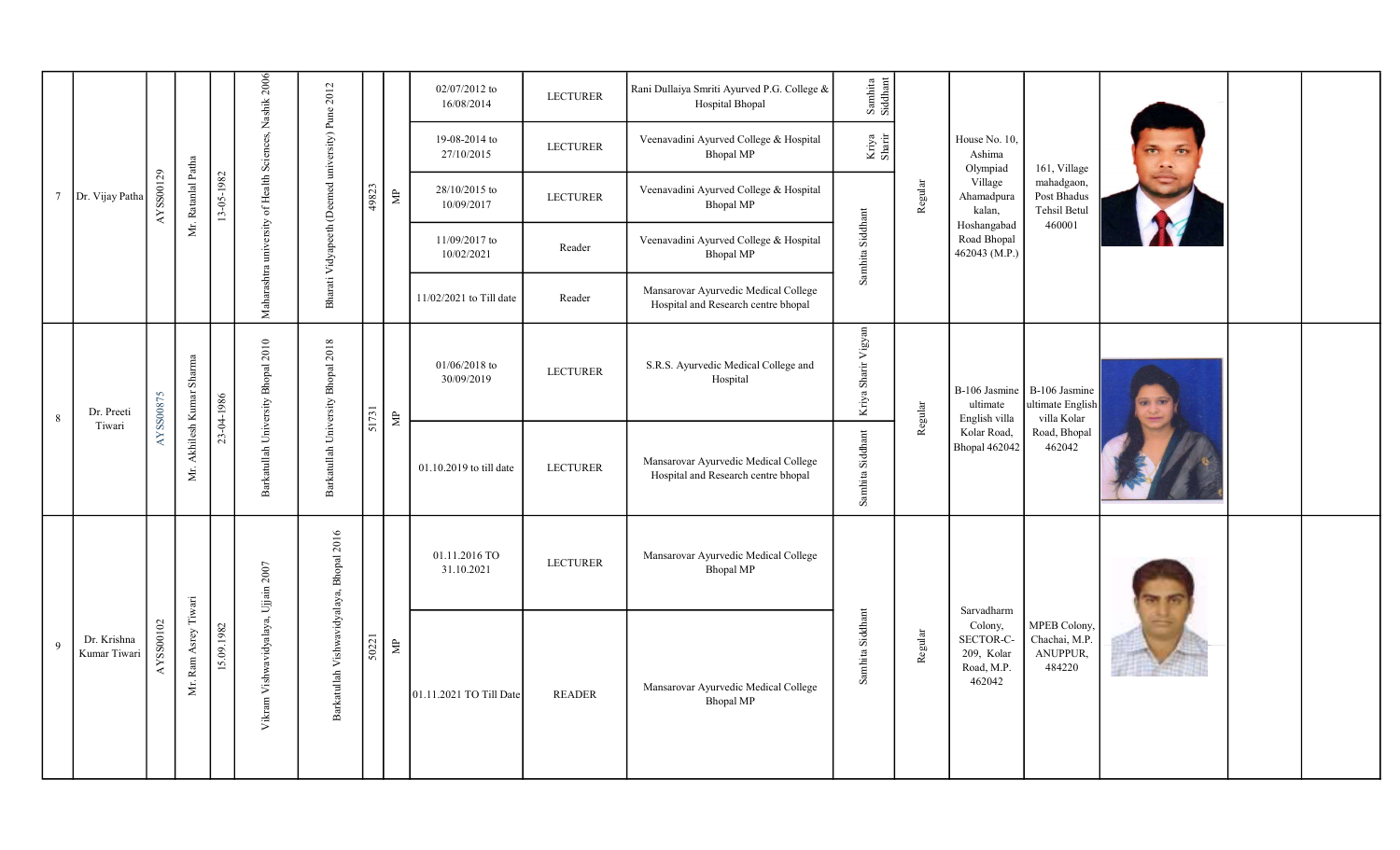|        | Dr. DINESH                    |                 |                          |            |                                                |                                                             |               | $\lesssim$           | 20/02/2003<br>30/12/2017          | <b>LECTURER</b> | Veenavadini Ayurved College & Hospital<br>Bhopal M.P.                       |                                |                   | Hollmark City                                                                                                              | D M 7/304 IBD D M 7/304 IBD<br>Hollmark City                                                                                |                 |  |
|--------|-------------------------------|-----------------|--------------------------|------------|------------------------------------------------|-------------------------------------------------------------|---------------|----------------------|-----------------------------------|-----------------|-----------------------------------------------------------------------------|--------------------------------|-------------------|----------------------------------------------------------------------------------------------------------------------------|-----------------------------------------------------------------------------------------------------------------------------|-----------------|--|
| 10     | <b>KUMAR</b><br><b>SHARMA</b> | AYXX0061        | Mr RAMESH CHANDRA SHARMA | 23/10/1964 |                                                |                                                             | $\lessapprox$ |                      | 03/01/2018 TO TILL<br><b>DATE</b> | <b>LECTURER</b> | Mansarovar Ayurvedic Medical College<br><b>Bhopal MP</b>                    | Sanskrit Teacher               | Regular           | Kolar Road<br>(M.P.)                                                                                                       | Kolar Road<br>Bhopal 462042   Bhopal 462042<br>(M.P.)                                                                       |                 |  |
| 11     | Mr. SACHIN<br><b>JAIN</b>     | NA/BIOSTATICIAN | Mr. MAHESH KUMAR JAIN    | 05-01-1975 | Barkatullah Vishwavidyalaya, Bhopal B.SC. 1996 | Barkatullah Vishwavidyalaya, Bhopal<br>M.SC MATHMATICS 1998 | $\lessgtr$    | $\tilde{\mathbf{z}}$ | 01/01/2018 TO TILL<br><b>DATE</b> | LECTURER        | Mansarovar Ayurvedic Medical College<br><b>Bhopal MP</b>                    | Samhita & Siddhant             | Regular/Part time | <b>MAHESH</b><br><b>KUMAR JAIN</b><br><b>BEEMAKUN</b><br>KE SAMNE, T<br>1 KOLAR<br>ROAD Madhya<br>Pradesh Bhopal<br>462042 | <b>MAHESH</b><br><b>KUMAR JAIN</b><br><b>BEEMAKUNJ</b><br>KE SAMNE, T<br>1 KOLAR<br>ROAD Madhya<br>Pradesh Bhopal<br>462042 |                 |  |
|        |                               |                 |                          |            |                                                |                                                             |               |                      |                                   |                 | DEPARTMENT OF RACHNA SHARIR                                                 |                                |                   |                                                                                                                            |                                                                                                                             |                 |  |
|        |                               |                 |                          |            |                                                |                                                             |               |                      | 10/08/1987 to<br>25/06/1993       | Lecturer        | Bundelkhand Govt. Ayurvedic College &<br>Hospital, Jhansi                   | <b>RACHNA</b><br><b>SHARIR</b> |                   |                                                                                                                            |                                                                                                                             |                 |  |
|        |                               |                 |                          |            | ior 1982                                       | w 1986                                                      |               |                      | 26/06/1993 to<br>04/11/1996       | Lecturer        | Shri Narayan Prasad Awasthi Government<br>Ayurved College, Raipur           | Samhita<br>Siddhant            |                   |                                                                                                                            |                                                                                                                             |                 |  |
|        |                               |                 |                          |            |                                                |                                                             |               |                      | $05/11/1996$ to<br>03/03/2004     | Lecturer        | Pt. Khushilal Sharma, Government Ayurved<br>College, Bhopal                 | Samhita<br>Siddhant            |                   | 90 Housing                                                                                                                 | MIG DX /A - $\bigcup$ MIG DX /A -<br>90 Housing                                                                             | <b>SOLUTION</b> |  |
| $12\,$ | Dr. Ashok                     | AYKS00610       |                          | 15-10-1958 |                                                |                                                             | 21242         | $\mathbb B$          | 04/03/2004 to<br>25/02/2009       | Lecturer        | Pt. Khushilal Sharma, Government Ayurved<br>College, Bhopal                 | <b>RACHNA</b><br>SHARIR        | Regular           | <b>Board Colony</b><br>Katara Hills                                                                                        | Board Colony,<br>Katara Hills                                                                                               |                 |  |
|        | Kumar Gupta                   |                 | Lt. Mr. J.P. Gupta       |            |                                                |                                                             |               |                      | 26/02/2009 to<br>26/07/2015       | Reader          | Pt. Khushilal Sharma, Government Ayurved<br>College, Bhopal                 | <b>RACHNA</b><br>SHARIR        |                   | Bagmugalia<br>Bhopal                                                                                                       | Bagmugalia<br>Bhopal                                                                                                        |                 |  |
|        |                               |                 |                          |            | Jivaji Vishwavidyalaya, Gwal                   | Lucknow University, Luckno                                  |               |                      | 27/07/2015 to<br>31/10/2020       | Professor       | Pt. Khushilal Sharma, Government Ayurved<br>College, Bhopal                 | <b>RACHNA</b><br>SHARIR        |                   | Pin Code:<br>462043                                                                                                        | Pin Code:<br>462043                                                                                                         |                 |  |
|        |                               |                 |                          |            |                                                |                                                             |               |                      | 02/11/2020 to Till date           | Professor       | Mansarovar Ayurvedic Medical College<br>Hospital and Research centre bhopal | <b>RACHNA</b><br>SHARIR        |                   |                                                                                                                            |                                                                                                                             |                 |  |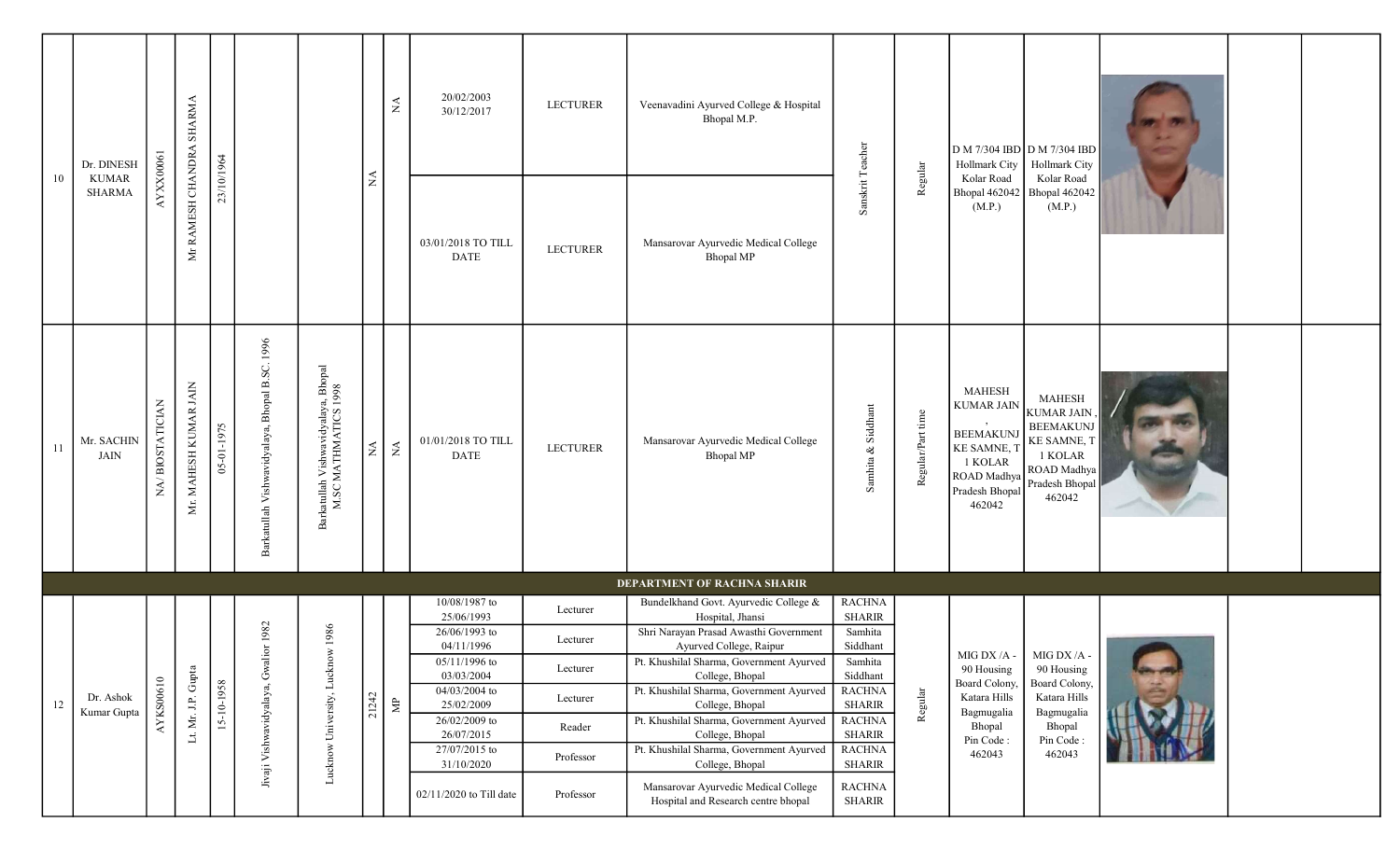| 13 | Dr. Mohammad         | <b>AYRS00015</b> | Mr. Mohd. Farooq            | 25-06-1983       | Barkatullah Vishwavidyalaya, Bhopal 2008    | Barkatullah Vishwavidyalaya, Bhopal 2017                    | 50901 | $\mathrel{\mathop{\boxtimes}\limits^{\mathbb{P}}}$ | 20/02/2017 to<br>17/03/2021 | <b>LECTURER</b> | Prakash Institute of Ayurvedic Medical<br>Sciences and Research Bulandshahr Uttar<br>Pradesh | RACHNA SHARIR       | Regular | Flat No. S-4,<br>Burni Tower,<br>Second floor<br>Near Saral                                     | 225, South<br>Miloniganj                                                            |                 |  |
|----|----------------------|------------------|-----------------------------|------------------|---------------------------------------------|-------------------------------------------------------------|-------|----------------------------------------------------|-----------------------------|-----------------|----------------------------------------------------------------------------------------------|---------------------|---------|-------------------------------------------------------------------------------------------------|-------------------------------------------------------------------------------------|-----------------|--|
|    | Mudassir             |                  |                             |                  |                                             |                                                             |       |                                                    | 18/03/2021 to till date     | <b>LECTURER</b> | Mansarovar Ayurvedic Medical College<br>Hospital and Research centre bhopal                  |                     |         | Diagnostic<br>Center, Kamla<br>Park Bhopal<br>462001 (M.P.)                                     | Jabalpur<br>482002 (M.P.)                                                           |                 |  |
| 14 | Dr. Pooja            | <b>AYRS00995</b> | Mr. Suresh Prasad Tiwari    | $02 - 10 - 1990$ | Barkatullah Vishwavidyalaya, Bhopal<br>2015 | Madhya Pradesh Medical Science<br>University Jabalpur 2021  | 54789 | $\mathbb{B}$                                       | 25/03/2021 to<br>05/07/2021 | <b>LECTURER</b> | Sri Sai Institute of Ayurvedic Research and<br>Medicine Bhopal                               | RACHNA SHARIR       | Regular | HIG 2/2 Anuja<br>Village Colony<br>Indus Town                                                   | MIG 24<br>Navjeevan<br>Vihar Near<br>Surya residency.                               |                 |  |
|    | Tiwari               |                  |                             |                  |                                             |                                                             |       |                                                    | 06/07/2021 to till date     | <b>LECTURER</b> | Mansarovar Ayurvedic Medical College<br>Hospital and Research centre bhopal                  |                     |         | hoshangabad<br>Road Bhopal<br>462047 (M.P.)                                                     | Vindhya Nagar<br>NIPC township<br>Singrauli<br>486885 (M.P.)                        |                 |  |
| 15 | Dr. Priyanka<br>Jat  | <b>AYRS00996</b> | Ramesh Chandra Jat<br>Mr.   | 10-11-1992       | Devi Ahilya Vishwavidyalaya, Indore 2016    | Madhya Pradesh Medical Science University<br>Jabalpur, 2021 | 55620 | $\Xi$                                              | 31/03/2021 to till date     | <b>LECTURER</b> | Mansarovar Ayurvedic Medical College<br>Hospital and Research centre bhopal                  | RACHNA SHARIR       | Regular | 19-20 Surya<br>Nagar, Behind<br>Kamla Nagar<br>Police Station<br><b>Bhopal 462003</b><br>(M.P.) | 155 to 184,<br>Veer Tejaji<br>Ward No. 33,<br>Harda khurd<br>Harda 461331<br>(M.P.) |                 |  |
|    |                      |                  |                             |                  |                                             |                                                             |       |                                                    |                             |                 | DEPARTMENT OF KRIYA SHARIR                                                                   |                     |         |                                                                                                 |                                                                                     |                 |  |
|    |                      |                  |                             |                  | 1983                                        | 1991                                                        |       |                                                    | 12/02/2003 to<br>18/01/2005 | <b>LECTURER</b> | Shubhdeep Ayurved Medical College and<br>Hospital M.P.                                       |                     |         | F-3 Staff QTR                                                                                   | Lakkad Khana                                                                        | <b>CELL TRA</b> |  |
| 16 | Dr. Anila<br>Bhargav | AYKS00674        | Mr. Chandra Shekhar Bhargav | 31.01.1963       | Jivaji Vishwavidyalaya, Gwalior             | Jivaji Vishwavidyalaya, Gwalior                             | 29016 | $\Xi$                                              | 12/10/2009 to<br>26/02/2015 | Reader          | Shubhdeep Ayurved Medical College and<br>Hospital M.p.                                       | Kriya Sharir Vigyan | Regular | Mansarovar<br>Campus, Kolar<br>Road, M.P.<br>Bhpoal, 462042                                     | kanghi Wala<br>Mohalla<br>Lashkar Gird<br>M.P. Gwalior<br>474001                    |                 |  |
|    |                      |                  |                             |                  |                                             |                                                             |       |                                                    | 28/02/2015 to<br>till date  | Professor       | Mansarovar Ayurvedic Medical College<br>bhopal mp                                            |                     |         |                                                                                                 |                                                                                     |                 |  |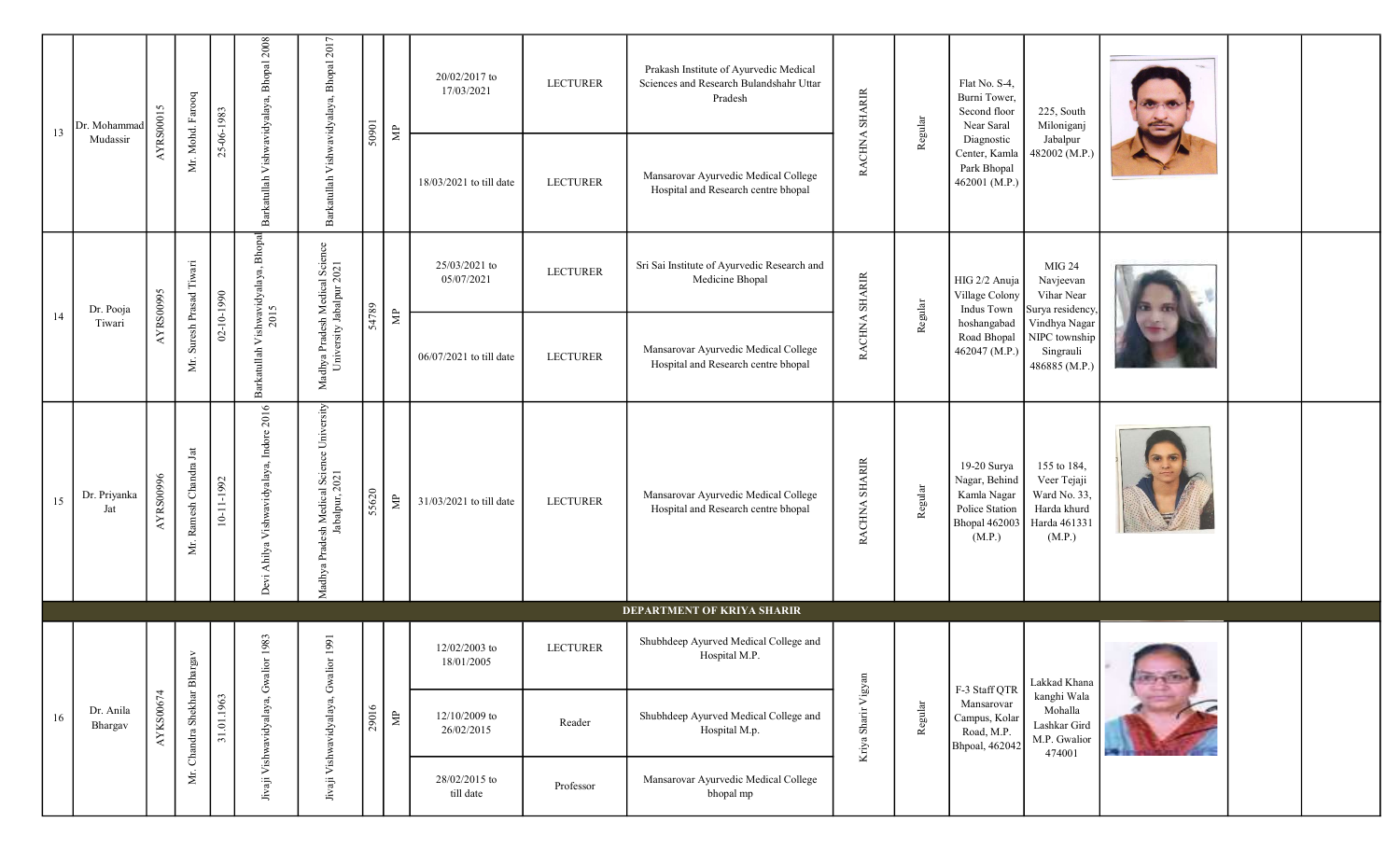|    |                           |           |                              |            |                                                                   |                                                                |             |                         | 06/02/2012 to<br>13/09/2013   | <b>LECTURER</b> | Rani Dullaiya Smriti Ayurved P.G. College &<br>Hospital Bhopal                |                    |         |                                                                                                    |                                                                               |           |  |
|----|---------------------------|-----------|------------------------------|------------|-------------------------------------------------------------------|----------------------------------------------------------------|-------------|-------------------------|-------------------------------|-----------------|-------------------------------------------------------------------------------|--------------------|---------|----------------------------------------------------------------------------------------------------|-------------------------------------------------------------------------------|-----------|--|
| 17 | Dr. Rashmi                | AYKS00171 | Mr. Prakash                  | 17-02-1984 | Maharashtra University of Health Sciences, Nashik<br>2006         | Maharashtra university of Health Sciences, Nashik<br>2011      | IS7459A     | Maharashtra             | 01/03/2017 to<br>08/11/2019   | <b>LECTURER</b> | Jupiter Ayurved College & Tarini Ayurved<br>Hospital Nagpur Maharashtra       | Kriya Sharir       | Regular | Flat No. 105,<br>Block A Janki<br>Apartment                                                        | Flat No. 101,<br>Shri Mauli<br>Apartment<br>Upadhye Road,                     | a a       |  |
|    | Gurao                     |           |                              |            |                                                                   |                                                                |             |                         | 09/11/2019 to<br>24/03/2021   | <b>READER</b>   | Mahaveer College of Ayurvedic Science,<br>Rajnandgaon Chhatisgarh             |                    |         | Kolar Road<br><b>Bhopal 462042</b>                                                                 | Mahal Nagpur<br>440032<br>Maharashtra                                         |           |  |
|    |                           |           |                              |            |                                                                   |                                                                |             |                         | $05/04/2021$ to till date     | <b>READER</b>   | Mansarovar Ayurvedic Medical College<br>Hospital and Research centre bhopal   |                    |         |                                                                                                    |                                                                               |           |  |
|    |                           |           |                              |            |                                                                   |                                                                |             |                         | $01/04/2015$ to<br>05/01/2019 | <b>LECTURER</b> | Mansarovar Ayurvedic Medical College<br>Hospital and Research centre bhopal   |                    |         |                                                                                                    | Krushnakunj,                                                                  |           |  |
| 18 | Dr. Snehal<br>Himanshu    | AYKS00586 | Mr. Shivajirao Gundu Patil   | 07-01-1986 | Maharashtra University of Health Sciences,<br>Nashik 2007         | Maharashtra University of Health Sciences,<br>Nashik 2013      | $1-59759-A$ | $\overline{\mathbb{H}}$ | 08/01/2019 30/11/2019         | <b>LECTURER</b> | Mai Bhago Ayurvedic Medical College for<br>Women Sri Muktsar Sahib Punjab     | Kriya Sharir       | Regular | H No. HIG 89<br>K Sector<br>Ayodhya Nagar                                                          | <b>RSN</b> 1039, Plot<br>NO. 24,<br>Suprabhat<br>Colony Apte                  |           |  |
|    | Khambe                    |           |                              |            |                                                                   |                                                                |             |                         | $01/01/2021$ to<br>09/07/2021 | <b>LECTURER</b> | Faculty of Ayurveda Mansarovar Global<br>University, Sehore MP                |                    |         | <b>Bhopal 462023</b>                                                                               | Nagar,<br>Kolhapur<br>416012<br>Maharashtra                                   | MISAF     |  |
|    |                           |           |                              |            |                                                                   |                                                                |             |                         | 22/11/2021 to Till date       | <b>READER</b>   | Mansarovar Ayurvedic Medical College<br>Hospital and Research centre bhopal   |                    |         |                                                                                                    |                                                                               |           |  |
| 19 | Dr. Ritunanda<br>Tripathi | AYKS00856 | Mahendra kumar Mishra<br>Mr. | 25-01-1983 | Singh<br>2005<br>Awadhesh Prasad S<br>University, Rewa $\sqrt{2}$ | Madhya Pradesh Medical<br>ence University Jabalpur 2021<br>Šēj | 49385       | $\mathrel{\uncorner}$   | 25/03/2021 to till date       | <b>LECTURER</b> | Mansarovar Ayurvedic Medical College<br>Hospital and Research centre bhopal   | Kriya Sharir       | Regular | A-6, Shri<br>Krishna<br>Housing<br>Society Chuna<br>Bhatti, Kolar<br>Road, Bhopal<br>462016 (M.P.) | Gram Banpadar<br>Post Padar<br>Dhera Tehsil<br>Mauganj, Rewa<br>486333 (M.P.) |           |  |
|    |                           |           |                              |            |                                                                   |                                                                |             |                         |                               |                 | DEPARTMENT OF DRAVYAGUNA                                                      |                    |         |                                                                                                    |                                                                               |           |  |
|    |                           |           |                              |            |                                                                   |                                                                |             |                         | $01/07/2000$ to<br>30/11/2007 | <b>LECTURER</b> | Nalasopara Ayurved College (Swargiya Shri<br>Suresh Nursingh Dube Maharashtra |                    |         |                                                                                                    |                                                                               |           |  |
| 20 | Dr. Anil kumar<br>Shukla  | AYDG00323 | Mr. Ramagya shukla           | 01.05.1968 | Sampurnanand Sanskrit University,<br>Varanasi B.A.M.S.1994        | University of Mumbai, Mumbai M.D.<br>1999                      | A008446     | $_{\rm count}$          | 03/07/2008 to<br>04/12/2013   | Reader          | Nalasopara Ayurved College (Swargiya Shri<br>Suresh Nursingh Dube Maharashtra | Dravyaguna vigyana | Regular | Flat No. 1/A<br><b>Staff Qtrs</b><br>Mansarovar<br>Campus Kolar<br>Road Madhya                     | B-106, Sataraj<br>Co.op.CHSL<br>Manav Mandir<br>Complex Vasai<br>Road -w      | $\approx$ |  |
|    |                           |           |                              |            |                                                                   |                                                                |             |                         | 05/12/2013 to<br>10/12/2015   | Professor       | Nalasopara Ayurved College (Swargiya Shri<br>Suresh Nursingh Dube Maharashtra |                    |         | Pradesh Bhopa<br>462042                                                                            | Maharashtra<br>Thane 401202                                                   |           |  |
|    |                           |           |                              |            |                                                                   |                                                                |             |                         | 11/12/2015 to<br>till date    | Professor       | Mansarovar Ayurvedic Medical College<br>bhopal MP                             |                    |         |                                                                                                    |                                                                               |           |  |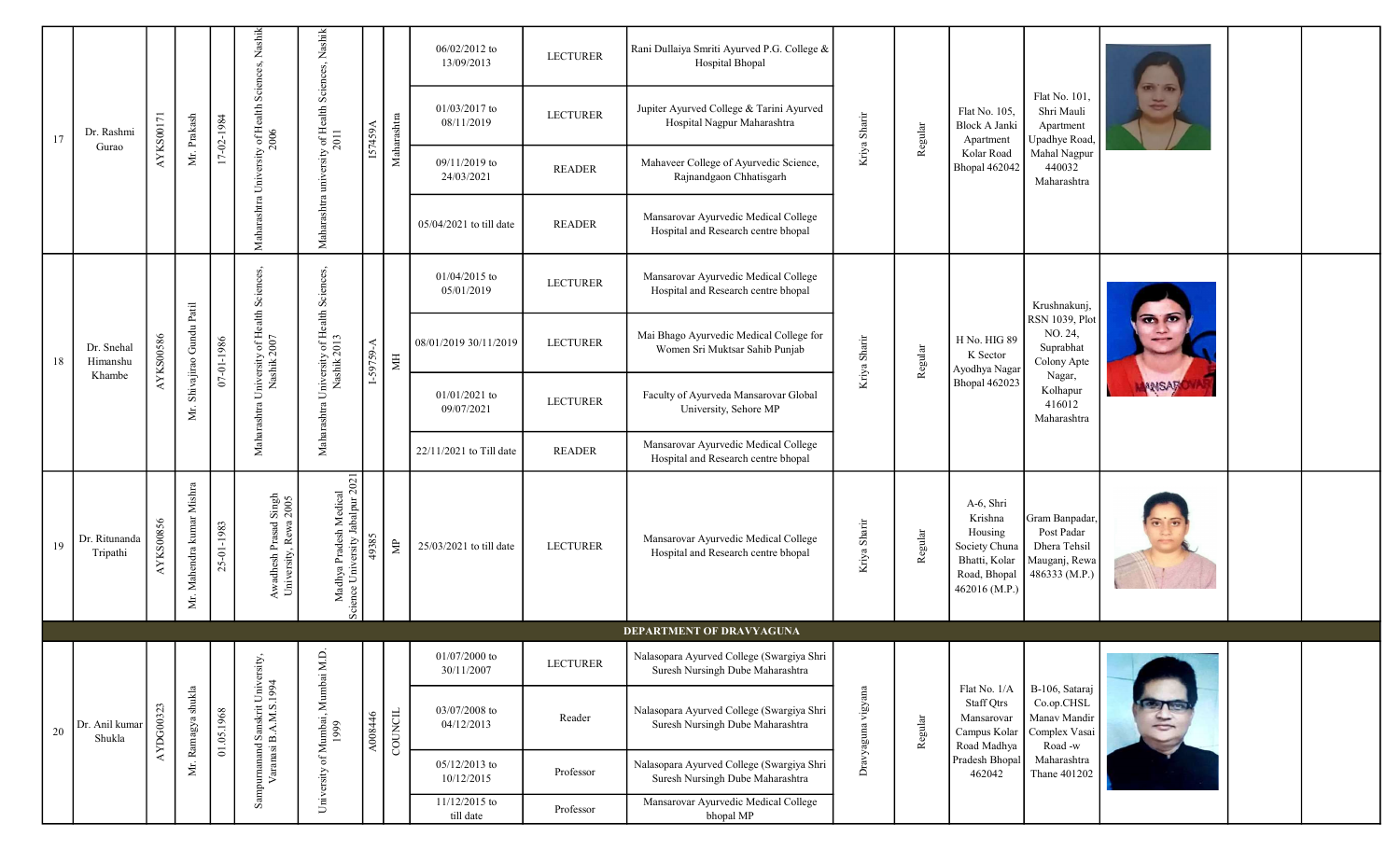|    |                                      |           |                    |                  | Barkatullah Vishwavidyalaya, Bhopal<br>2009 | Rajiv Gandhi University of Health<br>Sciences, Bangalore 2015 |       |                                                      | 20/09/2016 to<br>31/03/2021 | <b>LECTURER</b>                 | Veenavadini Ayurved College & Hospital<br><b>Bhopal MP</b>                  |                                                                                          |         | A-202, Sagar<br>Premium                                                                     | 125, Gangil                                                                                 | <b>BA.11376</b> |  |
|----|--------------------------------------|-----------|--------------------|------------------|---------------------------------------------|---------------------------------------------------------------|-------|------------------------------------------------------|-----------------------------|---------------------------------|-----------------------------------------------------------------------------|------------------------------------------------------------------------------------------|---------|---------------------------------------------------------------------------------------------|---------------------------------------------------------------------------------------------|-----------------|--|
| 21 | Dr. Darpan<br>Galgil                 | AYDG00139 | Mr. Rajesh Gangil  | 03-07-1984       |                                             |                                                               | 50777 | $\Xi$                                                | 01/04/2021 to<br>20/09/2021 | <b>LECTURER</b>                 | Mansarovar Ayurvedic Medical College<br>Hospital and Research centre bhopal | Dravyaguna vigyana                                                                       | Regular | <b>Towers Phase</b><br>2, Near J.K.<br>Hospital Kolar<br>Road Bhopal                        | Bhawan Jiwaji<br>Ganj Morena<br>476001 (M.P.)                                               |                 |  |
|    |                                      |           |                    |                  |                                             |                                                               |       |                                                      | $21/09/2021$ to till date   | <b>READER</b>                   | Mansarovar Ayurvedic Medical College<br>Hospital and Research centre bhopal |                                                                                          |         | 462042 (M.P)                                                                                |                                                                                             |                 |  |
|    |                                      |           |                    |                  | Barkatullah Vishwavidyalaya,<br>Bhopal 2013 |                                                               |       |                                                      | 25/10/2019 to<br>09/02/2021 | <b>LECTURER</b>                 | National College of Ayurved Hisar Haryana                                   | $\begin{array}{c} \text{Agad Tanta} \\ \text{A vum vidhi} \\ \text{vadyaka} \end{array}$ |         | Flat No. 205,<br>Sector Crisil                                                              | Gram Gamakar,                                                                               |                 |  |
| 22 | Dr. Mahendra<br>Singh<br>Raghuwanshi | AYDG01270 | Khilan Raghuwanshi | $01 - 03 - 1985$ |                                             | Parul University Gujrat 2019                                  | 53575 | $\Xi$                                                | 10/02/2021 to<br>19/04/2021 | <b>LECTURER</b>                 | Sri Sai Institute Of Ayurvedic Research and<br>Medicine, Bhopal M.P.        |                                                                                          | Regular | Court Nayapura<br>Kolar Road<br><b>Bhopal 462042</b>                                        | Ganjbashoda,<br>Vidisha 464221<br>(M.P.)                                                    |                 |  |
|    |                                      |           | $\,\,\rm{M}$       |                  |                                             |                                                               |       |                                                      | 20/04/2021 to Till Date     | <b>LECTURER</b>                 | Mansarovar Ayurvedic Medical College<br>Hospital and Research centre bhopal | Dravyaguna vigyana                                                                       |         | (M.P.)                                                                                      |                                                                                             |                 |  |
| 23 | Dr. Shruti<br>Singh                  | AYDG01219 | Mr. Mathura Singh  | 11.05.1981       | Devi Ahilya University MP 2007              | Madhya pradesh Medical Science<br>University jabalpur 2019    | 49935 | $\mathbf{\hat{z}}$                                   | 24/12/2019 to till date     | Assistant<br>Professor/Lecturer | Mansarovar Ayurvedic Medical College<br>Hospital and Research centre bhopal | Dravyaguna vigyana                                                                       | Regular | $F-19AG$<br>Classic Netaji<br>hills Kolar<br>Road, Baragarh<br>Chichali Bhoapl<br>MP 462042 | $F-19AG$<br>Classic Netaji<br>hills Kolar<br>Road, Baragarh<br>Chichali Bhoapl<br>MP 462042 | Ø               |  |
|    |                                      |           |                    |                  |                                             |                                                               |       |                                                      |                             |                                 | DEPARTMENT OF RAS-SHASTRA                                                   |                                                                                          |         |                                                                                             |                                                                                             |                 |  |
|    |                                      |           |                    |                  |                                             |                                                               |       |                                                      | 26/06/2006 to<br>27/01/2009 | <b>LECTURER</b>                 | Om Ayurved College Betul M P                                                |                                                                                          |         |                                                                                             |                                                                                             |                 |  |
|    |                                      |           |                    |                  | 2000<br>$\approx$                           | 2006                                                          |       |                                                      | 28/01/2009 to<br>15/07/2010 | <b>LECTURER</b>                 | JS Ayurved Mahavidyalaya Nadlad Gujrat                                      | lpana                                                                                    |         |                                                                                             |                                                                                             |                 |  |
|    | Dr. Manisha                          |           |                    |                  |                                             |                                                               |       | $\mathrel{\mathop{\boxtimes}\!\!\!\!\!\!\!\!\equiv}$ | 16/07/2010 to<br>02/04/2012 | <b>LECTURER</b>                 | Rani Dullaiya Smriti Ayurved P.G.College &<br>Hospital Bhopal MP            | $\&$ Bhaisajya Ka                                                                        |         | A-203 Shanti<br>Enclave<br>Chunnabhati                                                      | C/o Gopal Das<br>Sahoo, Opposite<br>Mayur hotel                                             |                 |  |
| 24 | Rathi                                | AYRB01336 | Sharad Rathi       | 02.07.1976       |                                             | Rajasthan University, Jaipur                                  | 47928 |                                                      | 03/04/2012 to<br>12/02/2016 | Reader                          | Rani Dullaiya Smriti Ayurved P.G.College &<br>Hospital Bhopal MP            |                                                                                          | Regular | Madhya<br>Pradesh<br><b>Bhopal 462042</b>                                                   | <b>Station Padav</b><br>Gwalior 474002<br>(M.P.)                                            |                 |  |
|    |                                      |           |                    |                  | Jivaji Vishwavidyalaya, Gwali               |                                                               |       |                                                      | 13/02/2016 to<br>19/04/2017 | Reader                          | Mansarovar Ayurvedic Medical College<br>bhopal MP                           | Rasa Shastra                                                                             |         |                                                                                             |                                                                                             |                 |  |
|    |                                      |           |                    |                  |                                             |                                                               |       |                                                      | 20/04/2017 to till date     | Professor                       | Mansarovar Ayurvedic Medical College<br>Bhopal M.P.                         |                                                                                          |         |                                                                                             |                                                                                             |                 |  |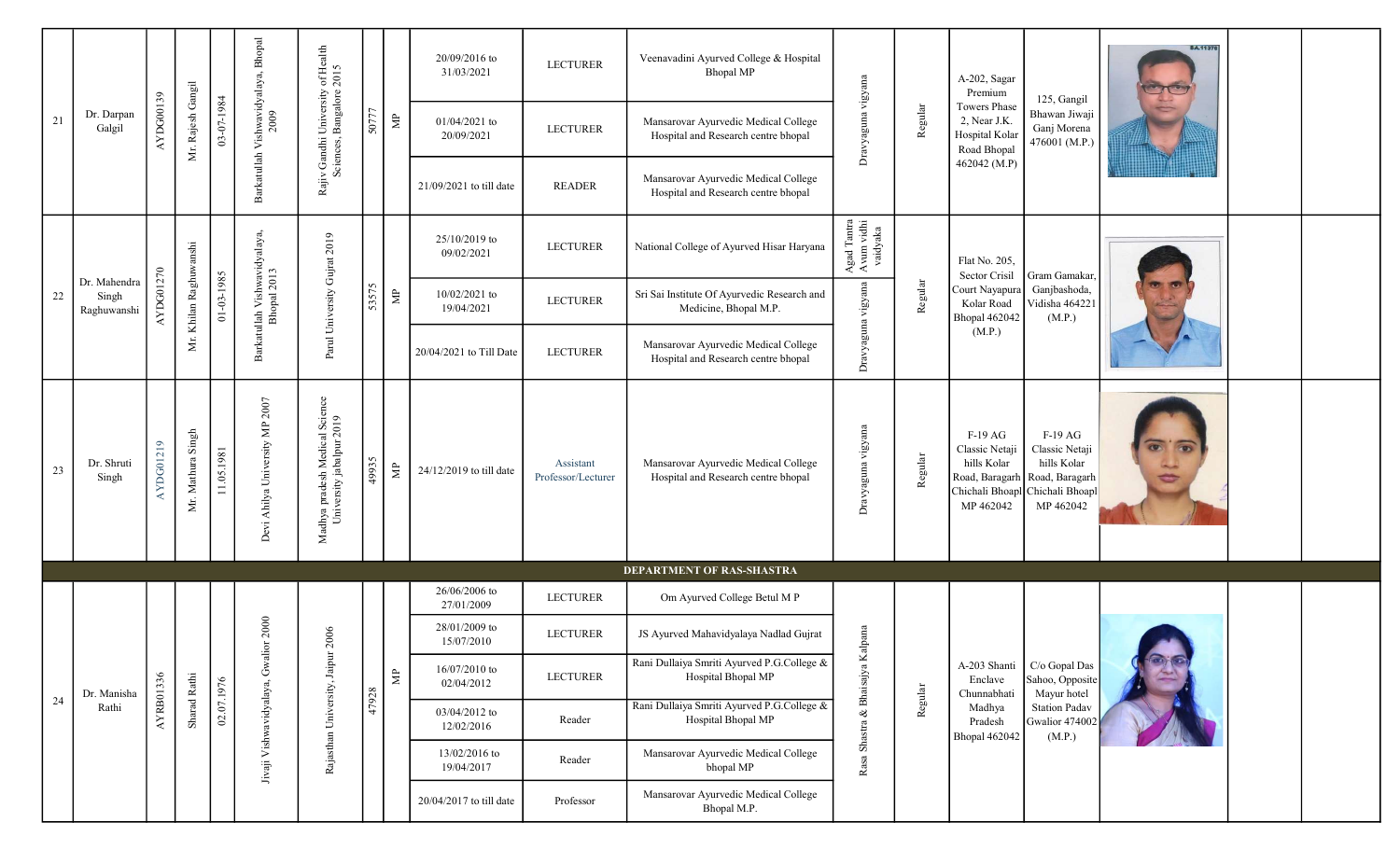|    |                                      |           |                  |            |                                                           | $_{\rm Nashik}$                            |                |                    | 01/08/2012<br>08/11/2012          | <b>LECTURER</b> | Shri KR Pandav Ayurved College & Hospital<br>Nagpur, M.H.                                                   |                                     |         | Flat No. 2/607,<br>Block no. 2,                                          |                                                                                                       |  |  |
|----|--------------------------------------|-----------|------------------|------------|-----------------------------------------------------------|--------------------------------------------|----------------|--------------------|-----------------------------------|-----------------|-------------------------------------------------------------------------------------------------------------|-------------------------------------|---------|--------------------------------------------------------------------------|-------------------------------------------------------------------------------------------------------|--|--|
| 25 | Dr. SWETA<br><b>SUDHAKAR</b><br>ZADE | AYRB00149 | Mr. SUDHAKAR     | 05-02-1982 | Maharashtra University of Health Sciences, Nashik<br>2007 | Maharashtra University of Health Sciences, | 58066          | $\Xi$              | 09/11/2012<br>10/11/2017          | <b>LECTURER</b> | Mahadeorao Shivankar Ayurvedic Medical<br>College, Hospital & Research Institute,<br>Gondia MS Gondya, M.H. | $\&$ Bhaisajya Kalpana<br>Shastra   | Regular | Soumya<br>Evergreen,<br>Village<br>Hinotiya Alam<br>Kolar Road           | w/o Giridhar<br>Thakre, Plot<br>No. 60/1, Naka<br>No.2,<br>Maharashtra<br>Bhopal 462042 Nagpur 441002 |  |  |
|    |                                      |           |                  |            |                                                           |                                            |                |                    | 11/11/2017<br>to till date        | Reader          | Mansarovar Ayurvedic Medical College<br><b>Bhopal MP</b>                                                    | Rasa                                |         | (M.P.)                                                                   |                                                                                                       |  |  |
| 26 | DR. SHARAD<br><b>GAUTAM</b>          | AYRB00119 | Mr. BADRI PRASAD | 22.08.1983 | Devi Ahilya Vishwavidyalya, Indore 2009                   | Devi Ahilya Vishwavidyalya, Indore 2016    | 52010          | $\mathbf{\hat{z}}$ | 02.01.2017 TO TILL<br><b>DATE</b> | <b>LECTURER</b> | Mansarovar Ayurvedic Medical College<br><b>Bhopal MP</b>                                                    | & Bhaisajya Kalpana<br>Rasa Shastra | Regular | TH-02<br>Akashganga<br>Colony E-8<br>Shahpura<br>Bhopal (M.P.)<br>462039 | Flat No. 06,<br>Green City, K-<br>Block, Trilanga<br>Bhopal (M.P.)<br>462039                          |  |  |
|    |                                      |           |                  |            |                                                           |                                            |                |                    | 25/04/2007 to                     |                 | DEPARTMENT OF SWASTHAVRITTA<br>Chhatisgarh Ayurved Medical College                                          |                                     |         |                                                                          |                                                                                                       |  |  |
|    |                                      |           |                  |            |                                                           |                                            |                |                    | 11/08/2008                        | <b>LECTURER</b> | Rajnandgaon                                                                                                 |                                     |         |                                                                          |                                                                                                       |  |  |
|    |                                      |           |                  |            |                                                           |                                            |                |                    | 12/08/2008 to<br>20/02/2013       | <b>LECTURER</b> | Mahadeorao Shivankar Ayurvedic Medical<br>College, Hospital & Research Institute,<br>Gondia MS Gondya, M.H. |                                     |         |                                                                          |                                                                                                       |  |  |
|    |                                      |           |                  |            |                                                           |                                            |                |                    | 22/02/2013 to<br>21/10/2013       | Reader          | Govt. Ayurved Mahavidyalaya Maharashtra                                                                     | ${\bf Y}$ oga                       |         | G-1 Royal                                                                | Bhagatsingh                                                                                           |  |  |
| 27 | Dr. Girish<br>Madhukar<br>Shende     | AYSV00499 | Madhukar Shende  | 30-06-1973 | Nagpur University, Nagpur 1994                            | Nagpur University Nagpur 2006              | $1-29354 - A1$ | Maharashtra        | 23/10/2013 to<br>14/01/2016       | Reader          | Mahadeorao Shivankar Ayurvedic Medical<br>College, Hospital & Research Institute,<br>Gondia MS Gondya, M.H. | thavritta $\&$                      | Regular | Apartment<br>Chunabhatti,<br><b>Bhopal 462042</b>                        | Chouk, Peth<br>Ward<br>Bramhapuri                                                                     |  |  |
|    |                                      |           | Δŕ.              |            |                                                           |                                            |                |                    | $30/01/2016$ to<br>28/12/2018     | Reader          | Raghunath Ayurved Mahavidyalaya &<br>Hospital Contal West Bengal                                            | Swas                                |         | (M.P.)                                                                   | 441206                                                                                                |  |  |
|    |                                      |           |                  |            |                                                           |                                            |                |                    | 17/01/2019 to<br>30/01/2021       | Professor       | SKS Ayurvedic Medical College Hospital and<br>Research Centre, Mathura U.P.                                 |                                     |         |                                                                          |                                                                                                       |  |  |
|    |                                      |           |                  |            |                                                           |                                            |                |                    | 01/03/2021 to till date           | Professor       | Mansarovar Ayurvedic Medical College<br>Hospital and Research centre bhopal                                 |                                     |         |                                                                          |                                                                                                       |  |  |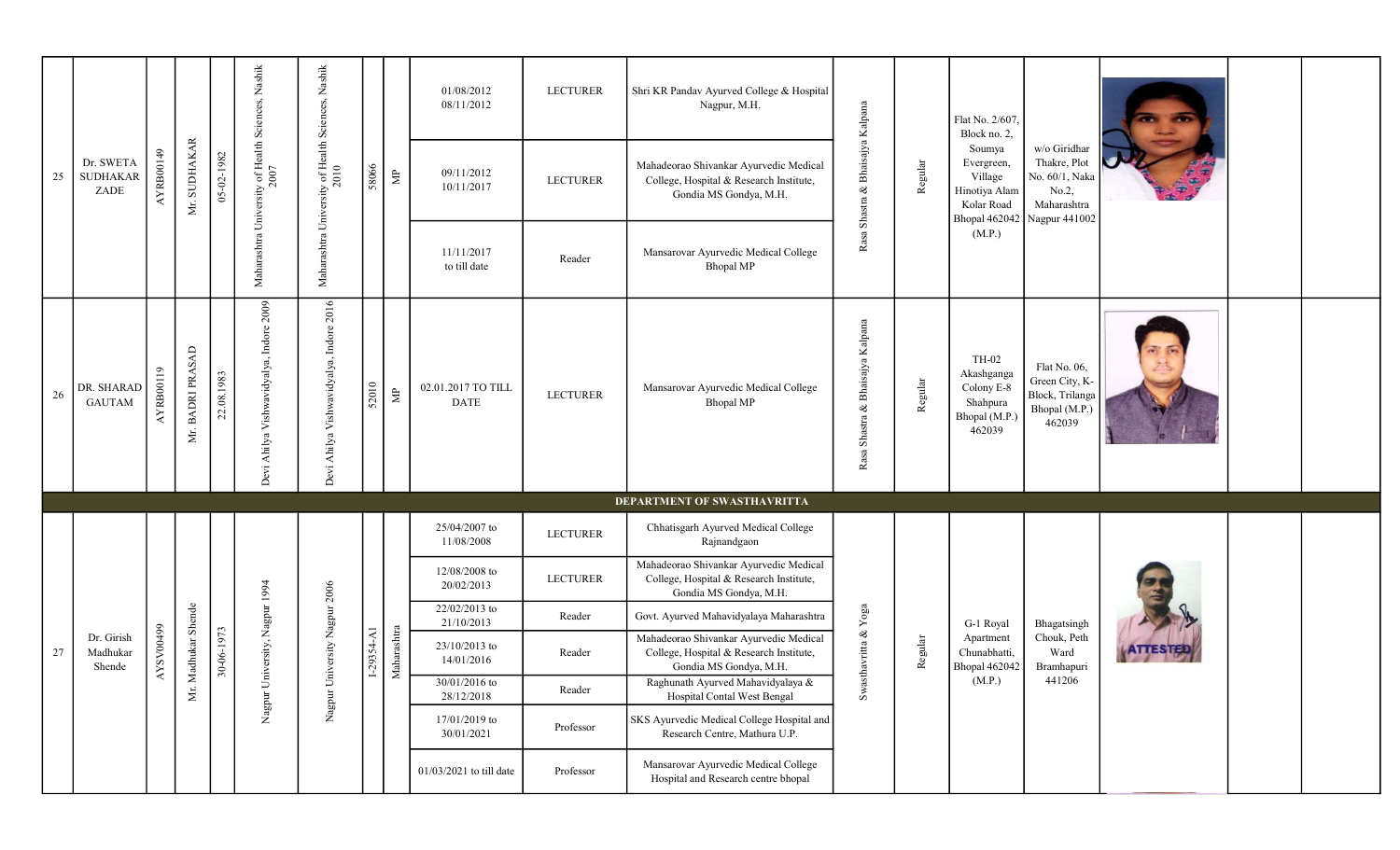| 28 | Dr. Saurabh<br>Mehta       | AYSV00058                    | Dr. Gopal Mehta           | 10-04-1980 | Rajiv Gandhi University of Health<br>Sciences, Bangalore 2005 | Barkatullah Vishwavidyalaya,<br>Bhopal 2015                    | 49589      | $\Xi$                | 31/08/2015<br>to 29/08/2020<br>30/08/2020 to till date | <b>LECTURER</b><br>Reader | Mansarovar Ayurvedic Medical College<br>Hospital and Research centre bhopal<br>Mansarovar Ayurvedic Medical College | Swasthavritta & $Yoga$          | Regular | D-48 Akriti<br>Garden Nehru<br>Nagar Karuna<br>Dham Mandir<br><b>Bhopal 462003</b>              | D-48 Akriti<br>Garden Nehru<br>Nagar Karuna<br>Dham Mandir<br><b>Bhopal 462003</b> |                                                                                                                                                                                                                                      |  |
|----|----------------------------|------------------------------|---------------------------|------------|---------------------------------------------------------------|----------------------------------------------------------------|------------|----------------------|--------------------------------------------------------|---------------------------|---------------------------------------------------------------------------------------------------------------------|---------------------------------|---------|-------------------------------------------------------------------------------------------------|------------------------------------------------------------------------------------|--------------------------------------------------------------------------------------------------------------------------------------------------------------------------------------------------------------------------------------|--|
| 29 | Dr Mukesh<br>Kumar         | AYSV00051                    | Mr. Deevan singh          | 30.04.1990 | Barkatullah Vishwavidyalaya,<br>Bhopal 2013                   | Madhya Pradesh Medical<br>Sciences University Jabalpur<br>2018 | 57939      | $\Xi$                | 19.02.2019 to till date                                | <b>LECTURER</b>           | Hospital and Research centre bhopal<br>Mansarovar Ayurvedic Medical College<br><b>Bhopal MP</b>                     | Swasthavritta & $Yoga$          | Regular | Flat No. 101, F<br><b>Block Janki</b><br>Appartment<br>Kolar Road<br><b>Bhopal MP</b><br>462042 | 808 Nahar Road<br>Azadpura<br>Lalitpur Uttar<br>Pradesh 284403                     |                                                                                                                                                                                                                                      |  |
| 30 | Dr. Manoj<br>kumar sharma  | YOGA TEACHER<br>$\mathbf{N}$ | Mr. Teerath prasad Sharma | 07-02-1985 | Mahatma Gandhi Chitrakoot<br>Gramodaya Vishva Vidyalay 2005   | Barkatullah University Bhopal 2008                             | $\lessgtr$ | $\lesssim$           | 31/12/2018<br>to till date                             | <b>LECTURER</b>           | Mansarovar Ayurvedic Medical College<br><b>Bhopal MP</b>                                                            | Swasthavritta & Yoga            | Regular | CM -36 C-<br>Sector<br>Shahpura<br>Bhopal M.P.<br>462016                                        | CM -36 C-<br>Sector Shahpura<br>Bhopal M.P.<br>462017                              |                                                                                                                                                                                                                                      |  |
|    |                            |                              |                           |            |                                                               |                                                                |            |                      |                                                        |                           | DEPARTMENT OF ROG NIDAN & VIKRITI VIGYAN                                                                            |                                 |         |                                                                                                 |                                                                                    |                                                                                                                                                                                                                                      |  |
|    |                            |                              |                           |            |                                                               |                                                                |            |                      | 01/07/2005 to<br>21/02/2008                            | <b>LECTURER</b>           | Bhartiya Sanskriti Darshan Trust Ayurved<br>Mahavidyalaya Pune Maharashtra                                          |                                 |         |                                                                                                 |                                                                                    |                                                                                                                                                                                                                                      |  |
|    |                            |                              |                           |            |                                                               |                                                                |            |                      | 01/01/2009 to                                          | <b>LECTURER</b>           | Tilak Ayurved Mahavidyalaya Pune                                                                                    |                                 |         |                                                                                                 |                                                                                    |                                                                                                                                                                                                                                      |  |
|    |                            |                              |                           |            |                                                               |                                                                |            |                      | 31/10/2009<br>02/11/2009 to<br>31/12/2012              | <b>LECTURER</b>           | Maharashtra<br>KMCT Ayurved Medical College Calicut<br>Kerala                                                       |                                 |         |                                                                                                 |                                                                                    |                                                                                                                                                                                                                                      |  |
|    |                            |                              |                           |            |                                                               |                                                                |            |                      | $01/01/2013$ to<br>04/06/2013                          | <b>READER</b>             | <b>KMCT Ayurved Medical College Calicut</b><br>Kerala                                                               | <b>ROG</b>                      |         |                                                                                                 | Flat No. 305, $ 305 \text{ Nabhangan} $                                            |                                                                                                                                                                                                                                      |  |
| 31 | Dr. Vinayak T.<br>Navanale | AYRN00431                    |                           | 01.01.1976 | Shivaji<br>University,<br>Kolhapur                            | University of<br>Poona, Pune                                   | 58077      | $\mathop{\boxtimes}$ | $05/06/2013$ to<br>31/12/2013                          | READER                    | Government Ayurved College Osmanabad<br>Maharashtra                                                                 | $\rm NIDAN$<br>${\rm EVUM}$     | Regular | Beemakunj<br>Kamrshiyal<br>Parisar Kolar                                                        | Appartment<br>Hanuman Ghar<br>Kaman Janaki                                         | <u> The Common State of the Common State of the Common State of the Common State of the Common State of the Common State of the Common State of the Common State of the Common State of the Common State of the Common State of </u> |  |
|    |                            |                              | TATYASAHEB NAVANALE       |            | 2000                                                          | 2005                                                           |            |                      | 18/01/2014 to<br>30/04/2016                            | READER                    | DBHPSs Shri C.B. Guttal Ayurved Medical<br>College & Hospital Dharwad Karnataka                                     | <b>VIKRITI</b><br><b>VIGYAN</b> |         | Road Bhopal<br>MP 462042                                                                        | Nagar Nanded<br>431601                                                             |                                                                                                                                                                                                                                      |  |
|    |                            |                              | МR.                       |            |                                                               |                                                                |            |                      | $01/05/2016$ to<br>30/12/2017                          | READER                    | <b>KMCT Ayurved Medical College Calicut</b><br>Kerala                                                               |                                 |         |                                                                                                 |                                                                                    |                                                                                                                                                                                                                                      |  |
|    |                            |                              |                           |            |                                                               |                                                                |            |                      | 01/01/2018<br>to till date                             | Professor                 | Sri Sai Institute Of Ayurvedic Research and<br>Medicine, Bhopal                                                     |                                 |         |                                                                                                 |                                                                                    |                                                                                                                                                                                                                                      |  |
|    |                            |                              |                           |            |                                                               |                                                                |            |                      | 20/04/2020 to till date                                | Professor                 | Mansarovar Ayurvedic Medical College<br>Hospital and Research centre bhopal                                         |                                 |         |                                                                                                 |                                                                                    |                                                                                                                                                                                                                                      |  |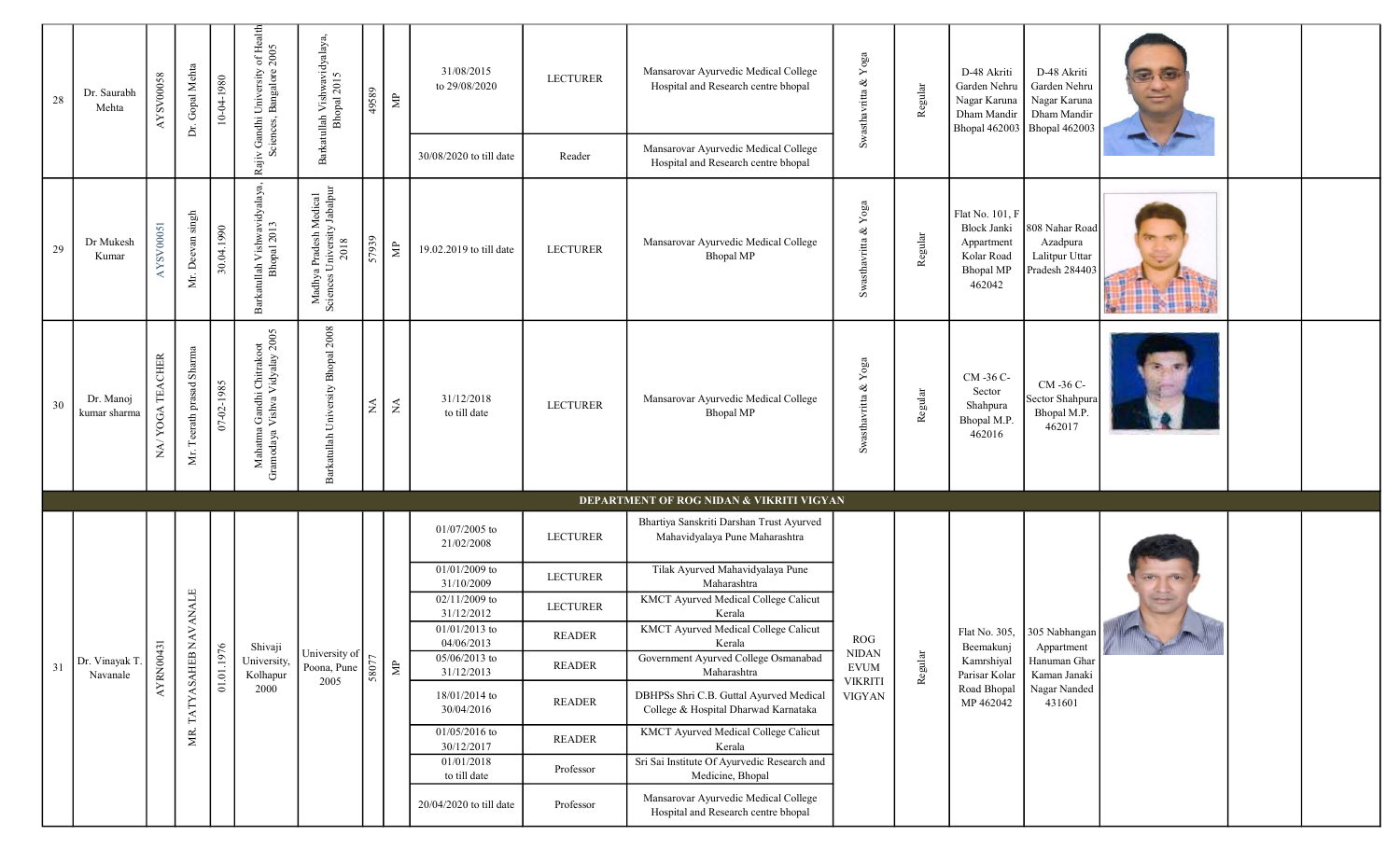| 32 | Dr. Neeraj        | AYKC00190 | Mr. Chandra Shekher Tiwari | 28/09/1983 | Rajiv Gandhi University of Health<br>Sciences, Bangalore 2006 | 2013                                                       | 50035         | $\mathbf{\Xi}$ | 02/02/2015<br>02/02/2020      | <b>LECTURER</b> | Mansarovar Ayurvedic Medical College                                        | Rog Nidan avum Vikriti Vigyan                                     | Regular | H Phase II                                                    | 376 HIG Sector 376 HIG Sector<br>H Phase II<br>Ayodhya Nagar Ayodhya Nagar |  |  |
|----|-------------------|-----------|----------------------------|------------|---------------------------------------------------------------|------------------------------------------------------------|---------------|----------------|-------------------------------|-----------------|-----------------------------------------------------------------------------|-------------------------------------------------------------------|---------|---------------------------------------------------------------|----------------------------------------------------------------------------|--|--|
|    | Tiwari            |           |                            |            |                                                               | Vikram Vishwavidyalaya, Ujjain                             |               |                | 03/02/2020 to till date       | <b>READER</b>   | <b>Bhopal MP</b>                                                            |                                                                   |         | Madhya<br>462013                                              | Madhya<br>Pradesh Bhopal Pradesh Bhopal<br>462013                          |  |  |
|    | 33 Dr. Vivek Soni | AYRN00696 | Mr. Chunni Lal Soni        | 29-11-1991 | Barkatullah university Bhopal 2014                            | Madhya Pradesh Medical Science<br>University Jabalpur 2019 | 55445         | $\mathsf{\Xi}$ | 14/01/2020 to till date       | <b>LECTURER</b> | Mansarovar Ayurvedic Medical College<br><b>Bhopal MP</b>                    | Rog Nidan Evum Vikriti Vigyan                                     | Regular | Nehru Nagar<br>Near Karuna<br>Dham Ashram<br><b>Bhopal MP</b> | Village Post<br>Dondiwara The.<br>Barghat Dist.<br>Seoni MP<br>480771      |  |  |
|    |                   |           |                            |            |                                                               |                                                            |               |                |                               |                 | DEPARTMENT OF STRI ROG & PRASUTI TANTRA                                     |                                                                   |         |                                                               |                                                                            |  |  |
|    |                   |           |                            |            |                                                               |                                                            |               |                | 10/12/2007 to<br>10/10/2011   | <b>LECTURER</b> | Bapuji Ayurvedic College Chitradurga<br>Karnataka                           |                                                                   |         |                                                               |                                                                            |  |  |
|    |                   |           |                            |            |                                                               |                                                            |               |                | $11/10/2011$ to<br>15/05/2012 | <b>LECTURER</b> | Ashvin Rural Ayurved College Sangamner                                      |                                                                   |         |                                                               |                                                                            |  |  |
|    |                   |           |                            |            | of Helath Sciences, Nashik 2002                               |                                                            |               |                | 16/05/2012 to<br>31/12/2012   | <b>LECTURER</b> | Jammu Institute of Ayurveda & Research<br>Jammu and Kashmir                 |                                                                   |         |                                                               |                                                                            |  |  |
|    | Dr. Ravindra      |           |                            |            |                                                               | of Poona, Pune 2007                                        |               |                | $01/01/2013$ to<br>31/01/2018 | Reader          | Jammu Institute of Ayurveda & Research<br>Jammu and Kashmir                 | Prasuti Tantra & Stri Roga                                        |         | $\mbox{C-58 }\mbox{Palace}$<br>Orchard Phase                  | Naveen Nagar<br>Road, Link                                                 |  |  |
| 34 | Gunjal            | AYPS00921 | Mr. Balasaheb R. Gunjal    | 27-05-1980 |                                                               | University                                                 | $1-45718 - A$ | Maharashtra    | $01/02/2018$ to<br>31/03/2019 | Professor       | Jammu Institute of Ayurveda & Research<br>Jammu and Kashmir                 |                                                                   | regular | 3, Kolar Road<br><b>Bhopal 462042</b>                         | Road Sangmner<br>Ahmednagar<br>422605                                      |  |  |
|    |                   |           |                            |            | Maharashtra university                                        |                                                            |               |                | $01/04/2019$ to<br>31/12/2019 | Professor       | Harmony Ayurvedic Medical Hospital<br>Ferozepur City                        |                                                                   |         |                                                               |                                                                            |  |  |
|    |                   |           |                            |            |                                                               |                                                            |               |                | $02/01/2020$ to<br>01/05/2021 | Professor       | Shri Satya Ayurvedic Medical College &<br>Hospital Moradabad U.P.           | $\begin{tabular}{l} Kaumarbh\\ ritya - Bala\\ Roga \end{tabular}$ |         |                                                               |                                                                            |  |  |
|    |                   |           |                            |            |                                                               |                                                            |               |                | 05-05-2021 to till date       | Professor       | Mansarovar Ayurvedic Medical College<br>Hospital and Research centre bhopal | Prasuti<br>Tantra &<br>Stri Roga                                  |         |                                                               |                                                                            |  |  |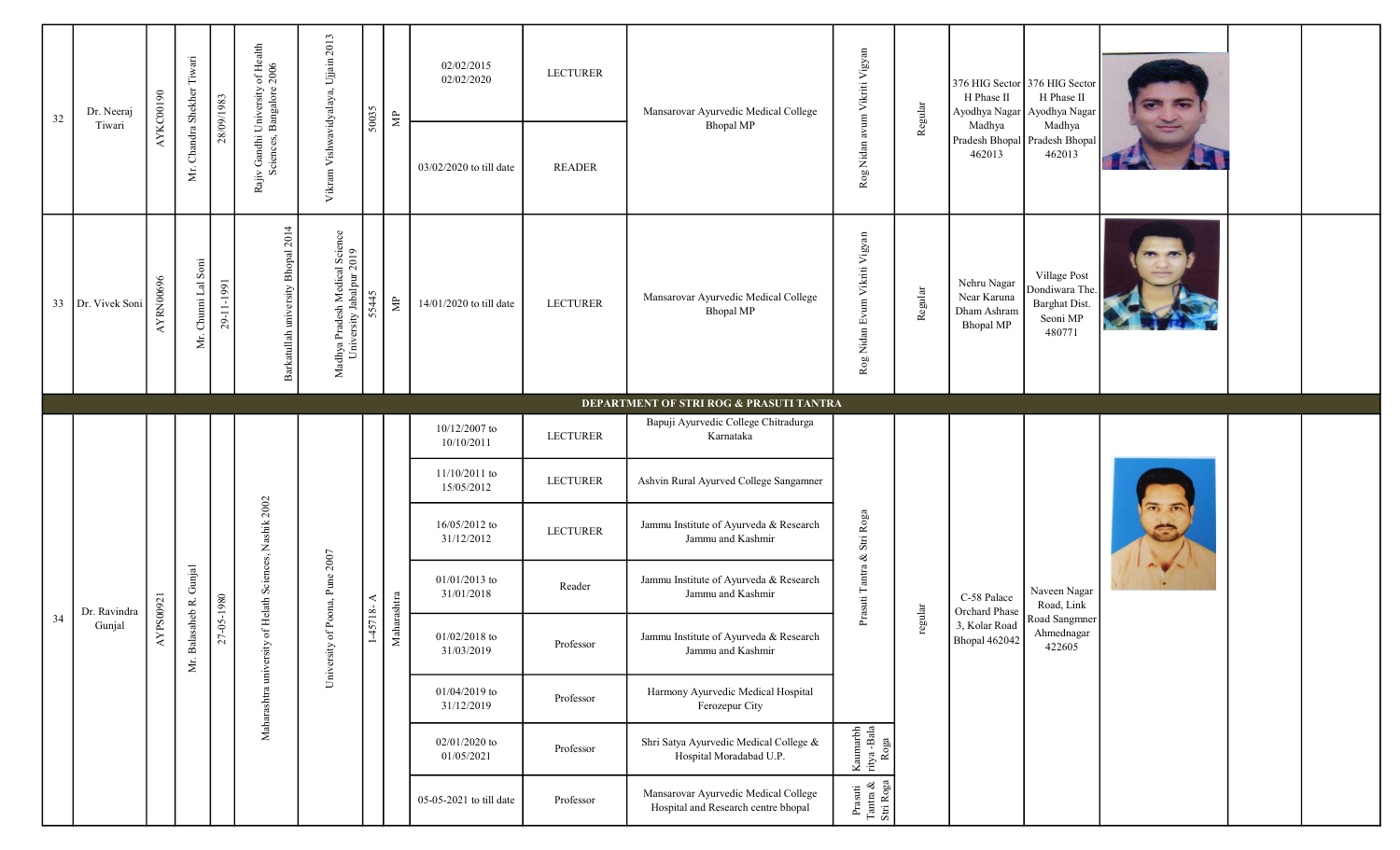|    |                                           |           |                            |            |                                             | of Health<br>$2012$                                                   |             |                       | 23/01/2013 to<br>23/01/2018   | Lecturer        | Rani Dullaiya Smriti Ayurved P.G.College &<br>Hospital, Bhopal              | Shalya                     |         |                                                                                                            |                                                                                                         |                 |  |
|----|-------------------------------------------|-----------|----------------------------|------------|---------------------------------------------|-----------------------------------------------------------------------|-------------|-----------------------|-------------------------------|-----------------|-----------------------------------------------------------------------------|----------------------------|---------|------------------------------------------------------------------------------------------------------------|---------------------------------------------------------------------------------------------------------|-----------------|--|
| 35 | Dr. Sucheta                               | AYST00258 | Mr. Ashok Taru Ray         | 26-12-1982 |                                             |                                                                       | 50154       | $\mathrel{\uncorner}$ | 24/01/2018 to<br>01/04/2018   | Reader          | Rani Dullaiya Smriti Ayurved P.G.College &<br>Hospital, Bhopal              | Tantra                     | Regular | 13-B Pooja<br>Colony,                                                                                      | 13-B Pooja<br>Colony,                                                                                   |                 |  |
|    | Ray                                       |           |                            |            | Barkatullah Vishwavidyalaya,<br>Bhopal 2007 | Rajiv Gandhi University<br>Sciences, Bangalore                        |             |                       | 02/04/2018 23/11/2020         | Reader          | Rani Dullaiya Smriti Ayurved P.G.College &<br>Hospital, Bhopal              | Prasuti<br>Tantra &        |         | 462044 MP                                                                                                  | Neelbad Bhopal Neelbad Bhopal<br>462044 MP                                                              |                 |  |
|    |                                           |           |                            |            |                                             |                                                                       |             |                       | 24/11/2020 to till date       | Reader          | Mansarovar Ayurvedic Medical College<br><b>Bhopal MP</b>                    | Stri Roga                  |         |                                                                                                            |                                                                                                         |                 |  |
|    |                                           |           |                            |            |                                             | University of Health Sciences,<br>Nashik 2015                         |             |                       | 01/12/2015 to<br>26/12/2020   | <b>LECTURER</b> | Jupiter Ayurved College & Tarini Ayurved<br>Hospital Nagpur Maharashtra     |                            |         | $H.No. A-3,$                                                                                               | Plot No. 281,                                                                                           |                 |  |
|    | Dr.<br>36 Chandraprabha<br>Dhonduji Pinge | AYPS00826 | Mr. Dhonduji               | 04-09-1985 | university of Health Scienc<br>Nashik 2008  |                                                                       | $I-64036-A$ | Maharashtra           | $01/01/2021$ to<br>24/03/2021 | Reader          | Krishna Ayurved Medical College Vadodara<br>Gujrat                          | Prasuti Tantra & Stri Roga | Redular | Nirmal Estate<br>Bhairaopur,<br>Hoshangabad<br>Road Misrod                                                 | Om Nagar<br><b>Behind Petrol</b><br>Pump<br>Sakkardhara<br>Bhopal 462047 Nagpur 440009                  |                 |  |
|    |                                           |           |                            |            | Maharashtra                                 | Maharashtra                                                           |             |                       | $02/04/2021$ to till date     | Reader          | Mansarovar Ayurvedic Medical College<br>Hospital and Research centre bhopal |                            |         |                                                                                                            |                                                                                                         |                 |  |
| 37 | Dr. Archana<br>Pandey                     | AYPS01135 | Mr. Narendra Prasad Pandey | 02.02.1983 | Awadhesh Prasad Singh University, Rewa 2012 | of Health Sciences<br>2018<br>Gandhi university of Karnataka<br>Rajiv | 54432       | 皂                     | 02/09/2020 to till date       | <b>LECTURER</b> | Mansarovar Ayurvedic Medical College<br><b>Bhopal MP</b>                    | Stri Rog & Prasuti Tantra  | Regular | B3-106 Aakriti<br>Green Sallaiya<br>Bhopal 462026 Raghurajnagar                                            | Mangalam<br>Nursing Home<br><b>Bharhut Nagar</b><br>Satna<br>Satna-485001<br>MP                         |                 |  |
| 38 | Dr. Ekta Singh<br>Parihar                 | AYPS01136 | Mr. Yashwant Singh Parihar | 26-07-1991 | Barkatullah university Bhopal 2016          | Parul University 2020                                                 | 55721       | $\mathbb{S}^1$        | $03/11/2020$ to till date     | <b>LECTURER</b> | Mansarovar Ayurvedic Medical College<br><b>Bhopal MP</b>                    | Stri Roga & Prasuti Tantra | Regular | H.No. 101 B-<br><b>Block Sagar</b><br>Kunj, Near<br>Beemakunj,<br>Kolar Road<br><b>Bhopal MP</b><br>462042 | Ward. No. 11,<br>Subhash Nagar<br>Sonanchal<br>Sadan Near Nag<br>Talab Sohagpur<br>Shahdol MP<br>484001 | <b>BA.16673</b> |  |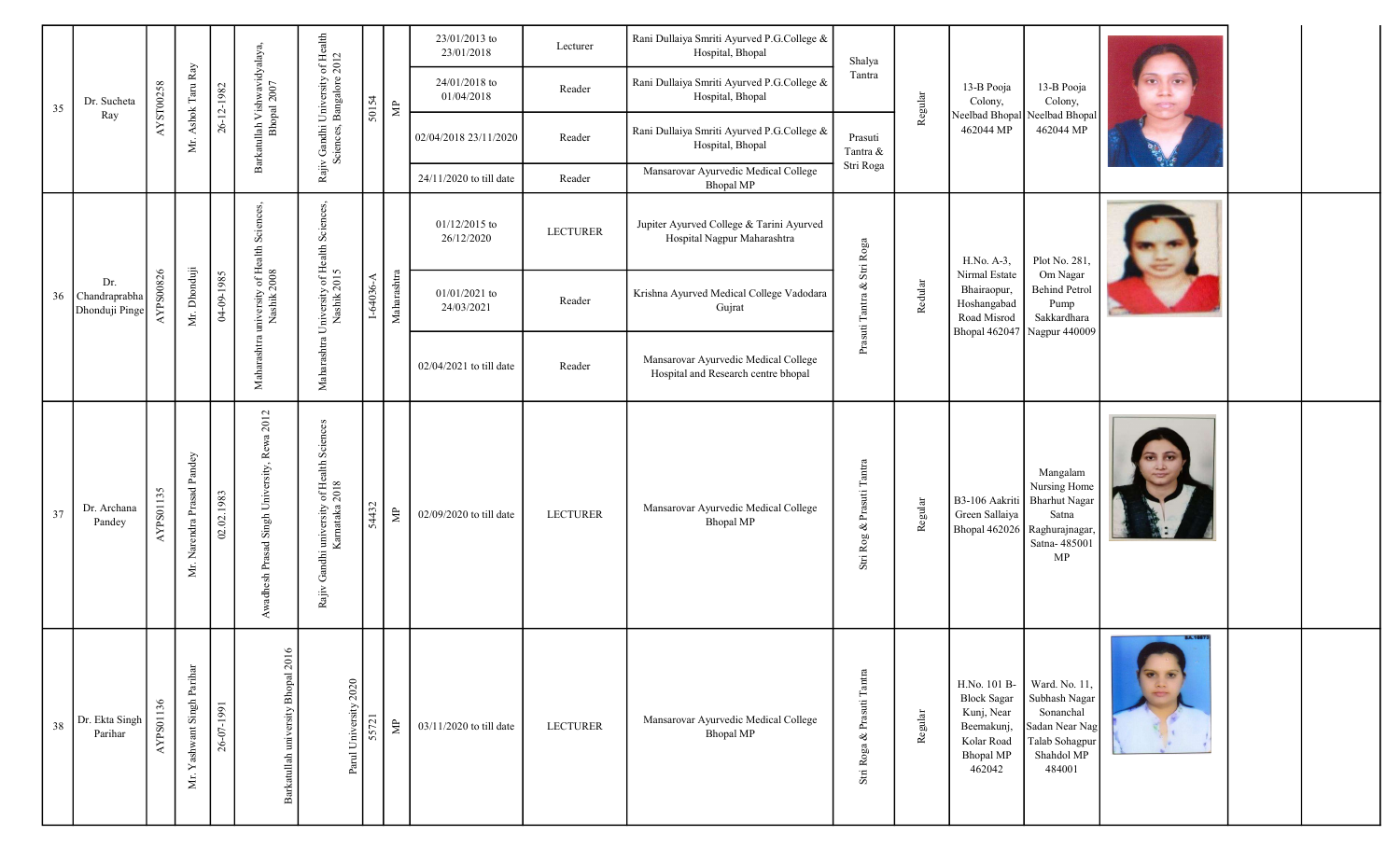| 39 | Dr. Akshada<br>Rohidas Varpe | AYPS01047 | Mr. Rohidas Varpe | 21-05-1984 | Sciences                                        | Maharashtra University of Health Sciences,<br>Nashik 2014 | $I-62085-A$  | Ħ           | 11/01/2020 to<br>23/02/2021   | <b>LECTURER</b> | Veenavadini Ayurved College & Hospital<br><b>Bhopal MP</b>                                     | Stri Roga & Prasuti Tantra | Regular | $DK-1/12$<br>Danisha Kunj<br>Kolar Road | 6, Pavwala<br><b>Building Room</b><br>No. 3<br>Dhobiwadi<br>Thakurdwar |  |  |
|----|------------------------------|-----------|-------------------|------------|-------------------------------------------------|-----------------------------------------------------------|--------------|-------------|-------------------------------|-----------------|------------------------------------------------------------------------------------------------|----------------------------|---------|-----------------------------------------|------------------------------------------------------------------------|--|--|
|    |                              |           |                   |            | Maharashtra University of Health<br>Nashik 2008 |                                                           |              |             | 22/11/2021 to Till date       | <b>LECTURER</b> | Mansarovar Ayurvedic Medical College<br>Hospital and Research centre bhopal                    |                            |         | Bhopal 462042<br>MP                     | Road Kalbadev<br>Mumbai<br>400002                                      |  |  |
|    |                              |           |                   |            |                                                 |                                                           |              |             |                               |                 | DEPARTMENT OF BAL ROG                                                                          |                            |         |                                         |                                                                        |  |  |
|    |                              |           |                   |            |                                                 |                                                           |              |             | $01/02/2007$ to<br>21/04/2008 | LECTURER        | Hon. Shri Annasaheb Dange Ayurved<br>Medical College Sangli                                    |                            |         |                                         |                                                                        |  |  |
|    |                              |           |                   |            |                                                 |                                                           |              |             | 22/04/2008 to<br>29/09/2012   | <b>LECTURER</b> | yashwant Ayurved Mahavidyalaya Post<br>Graduat Training and Research Center Kodoli<br>Kolhapur |                            |         |                                         |                                                                        |  |  |
|    |                              |           |                   |            |                                                 |                                                           |              |             | 30/10/2012 to<br>27/04/2015   | Reader          | Smt. Vimladevi Ayurvedic medical College<br>and hospital Chandrapur Maharashtra                |                            |         |                                         |                                                                        |  |  |
|    |                              |           |                   |            |                                                 |                                                           |              |             | 28/04/2015 to<br>28/02/2017   | Reader          | Parul Institute of Ayurved Vadodara Gujrat                                                     |                            |         |                                         |                                                                        |  |  |
|    |                              |           |                   |            | University, Nagpur 2001                         |                                                           |              |             | 01/03/2017 to<br>31/03/2018   | Professor       | Parul Institute of Ayurved Vadodara Gujrat                                                     |                            |         | Jain 14-15/1                            | C/o Mr. Sachin   H-701, Konark<br>Exotika                              |  |  |
| 40 | Dr. Sunil<br>Purushottam     | AYKB00273 | Mr. Purushottam   | 16-01-1978 |                                                 |                                                           | $I-42215-A1$ | Maharashtra | 02/04/2018 to<br>02/08/2019   | Professor       | Sam College of Ayurvedic Sciences and<br>Hospital Raisen                                       |                            | Regular | Sainath Nagar,<br>Kolar Road            | Houseing<br>Soceity Pune                                               |  |  |
|    | Changle                      |           |                   |            |                                                 | Nagpur University Nagpur 2006                             |              |             | 03/08/2019 to<br>05/11/2019   | Professor       | Charak Ayurvedic Medical College hospital<br>and Research Center, Merrut U.P.                  | Kaumarbhritya -Bala Roga   |         | Bhopal 462042<br>(M.P.)                 | Maharashtra<br>412207                                                  |  |  |
|    |                              |           |                   |            | Nagpur <sup>1</sup>                             |                                                           |              |             | $06/11/2019$ to<br>14/01/2020 | Professor       | SKS Ayurvedic Medical College Hospital and<br>Research Centre, Mathura U.P.                    |                            |         |                                         |                                                                        |  |  |
|    |                              |           |                   |            |                                                 |                                                           |              |             | 01/12/2020 to<br>23/03/2021   | Professor       | Krishna Ayurved Medical College Vadodara<br>Gujrat                                             |                            |         |                                         |                                                                        |  |  |
|    |                              |           |                   |            |                                                 |                                                           |              |             | 01/04/2021 to<br>03/07/2021   | Professor       | Sri Sai Institute of Ayurvedic Research and<br>Medicine Bhopal                                 |                            |         |                                         |                                                                        |  |  |
|    |                              |           |                   |            |                                                 |                                                           |              |             | 05/07/2021 to till date       | Professor       | Mansarovar Ayurvedic Medical College<br>Hospital and Research centre bhopal                    |                            |         |                                         |                                                                        |  |  |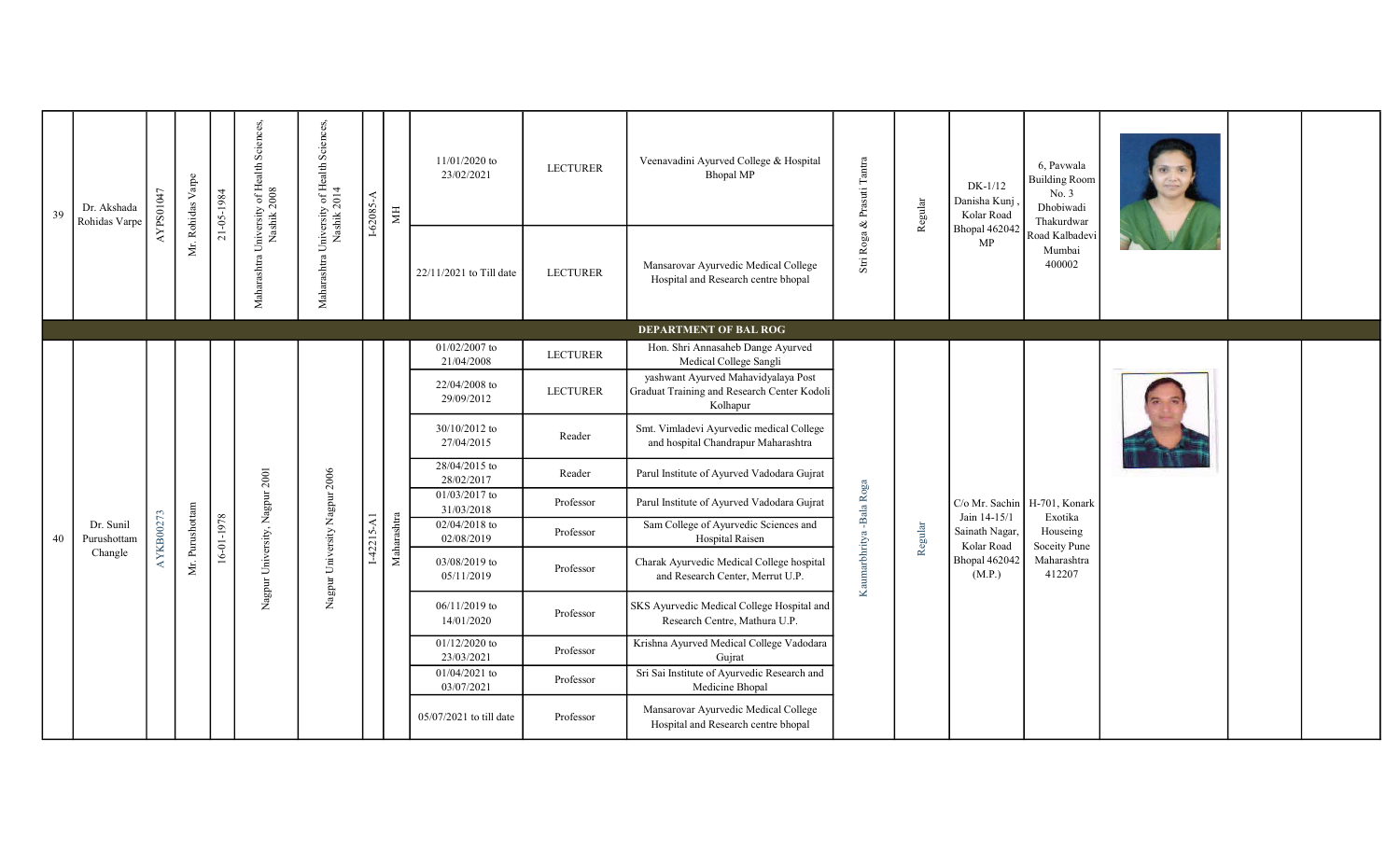| 41 | Dr. Sharmila<br>Patil            | AYKB00700        | Umashankar Patil<br>Уr. | 04-05-1991       | Vikram University Ujjain 2015                | University of Delhi South Campus 2020                            | 55404 | $\mathrel{\uncorner}$ | 20/11/2020 to till date    | <b>LECTURER</b> | Mansarovar Ayurvedic Medical College<br>Hospital and Research centre bhopal | Roga<br>Kaumarbhritya -Bala | Regular | B 462 Near<br>Vishal<br>Megamart<br>Sarvadharm<br>Colony Kolar<br>Road Bhopal<br>462042                    | B 462 Near<br>Vishal<br>Megamart<br>Sarvadharm<br>Colony Kolar<br>Road Bhopal<br>462042 |                                                |  |
|----|----------------------------------|------------------|-------------------------|------------------|----------------------------------------------|------------------------------------------------------------------|-------|-----------------------|----------------------------|-----------------|-----------------------------------------------------------------------------|-----------------------------|---------|------------------------------------------------------------------------------------------------------------|-----------------------------------------------------------------------------------------|------------------------------------------------|--|
| 42 | Dr. Rajesh<br>Kumar<br>Prajapati | AYKC03026        | Mr. Bahadur Prajapati   | $01 - 01 - 1990$ | Barkatullah Vishwavidyalaya,<br>Bhopal 2015  | Madhya Pradesh Medical Sciences<br>University Jabalpur 2021      | 54982 | $\mathrel{\uncorner}$ | 25/03/2021 to till date    | <b>LECTURER</b> | Mansarovar Ayurvedic Medical College<br>Hospital and Research centre bhopal | Kaumarbhritya -Bala Roga    | Regular | House No. 22,<br>Shri Krishna<br>Society<br>Yashoda Vihar<br>Kolar Road,<br><b>Bhopal 462042</b><br>(M.P.) | 33, Gram Paliya<br>Duvan Mauganj<br>Post<br>Raghunathganj<br>Rewa 486338<br>(M.P.)      |                                                |  |
| 43 | Dr.<br>Shardaswaroop<br>Chouhan  | AYKB00686        | Babulal Chouhan<br>Δŕ.  | 10-10-1989       | Barkatullah Vishwavidyalaya, Bhopal          | Chhattisgarh Ayush and Health Sciences<br>Vishwavidhalya, Raipur | 55519 | $\mathop{\boxplus}$   | 31/03/2021 to till date    | <b>LECTURER</b> | Mansarovar Ayurvedic Medical College<br>Hospital and Research centre bhopal | Kaumarbhritya -Bala Roga    | Regular | Ekta Parisar<br>Colony Old<br>Subhash Nagar<br>Bhopal 462023<br>(M.P.)                                     | Village Dobi,<br>Tehsil Budni,<br>Sehore 466554<br>(M.P.)                               | ä                                              |  |
|    |                                  |                  |                         |                  |                                              |                                                                  |       |                       |                            |                 | DEPARTMENT OF KAYACHIKITSA                                                  |                             |         |                                                                                                            |                                                                                         |                                                |  |
|    |                                  |                  |                         |                  | A.M.S.                                       | $\mathfrak{g}$                                                   |       |                       | 01/10/2003<br>30/08/2004   | <b>LECTURER</b> | Rajiv Gandhi Ayurved Mahavidyalaya M.P.                                     |                             |         |                                                                                                            |                                                                                         |                                                |  |
|    |                                  |                  |                         |                  |                                              |                                                                  |       |                       | 01/09/2004<br>31/12/2008   | <b>LECTURER</b> | Shubhdeep Ayurved Medical College and<br>Hospital M.P.                      |                             |         | 204 Jeevan<br>Anand                                                                                        | <b>204, SUKH</b><br>SAGAR APPT.,<br>$4-$                                                | $\overline{a}$ $\overline{a}$<br>$\frac{1}{2}$ |  |
| 44 | Dr. SATISH<br><b>AGRAWAL</b>     | <b>AYKC01887</b> | Mr. J K AGRAWAL         | 20/12/1974       | Devi Ahilya Vishwavidyalya, Indore B<br>1999 | Rajasthan University, Jaipur 200                                 | 47878 | $\Xi$                 | 01/01/2009<br>31/12/2013   | Reader          | Shubhdeep Ayurved Medical College and<br>Hospital M.P.                      | Kayachikitsa                | Regular | Trilochan<br>Nagar, Trilanga<br><b>Bhopal 462039</b><br>(M.P.)                                             | <b>JANKINAGAR</b><br>NR. RAMESH<br><b>AND RAMESH</b><br>Madhya                          | 图                                              |  |
|    |                                  |                  |                         |                  |                                              |                                                                  |       |                       | 01/01/2014<br>15/09/2017   | Professor       | Shubhdeep Ayurved Medical College and<br>Hospital M.P.                      |                             |         |                                                                                                            | Pradesh<br>Indore452010                                                                 |                                                |  |
|    |                                  |                  |                         |                  |                                              |                                                                  |       |                       | 16/09/2017<br>to dill date | Professor       | Mansarovar Ayurvedic Medical College<br>Bhopal M.P.                         |                             |         |                                                                                                            |                                                                                         |                                                |  |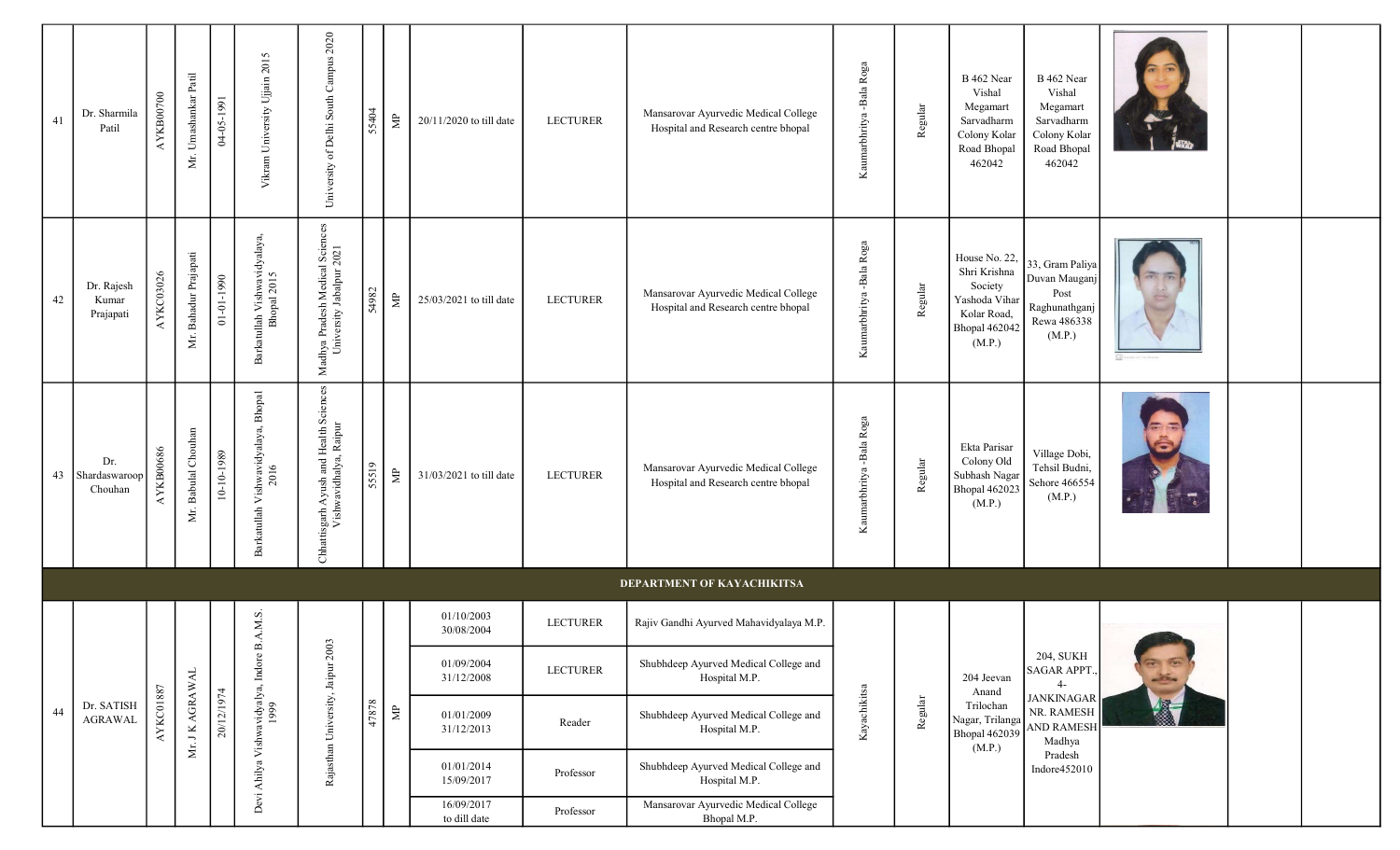|    |                                        |                  |                         |            |                                |                                                            |       |                                | 04/03/2004 to<br>26/02/2009   | <b>LECTURER</b> | Pt. Shivnath Shastri Govt. Auto. Ayurved<br>College & Hospital Burhanpur |              |                              |                                                                   |                                                                           |                                                                                                   |   |  |
|----|----------------------------------------|------------------|-------------------------|------------|--------------------------------|------------------------------------------------------------|-------|--------------------------------|-------------------------------|-----------------|--------------------------------------------------------------------------|--------------|------------------------------|-------------------------------------------------------------------|---------------------------------------------------------------------------|---------------------------------------------------------------------------------------------------|---|--|
| 45 |                                        |                  |                         |            |                                | M.D. 1988                                                  |       |                                | 27/02/2009 to<br>30/09/2009   | Reader          | Pt. Shivnath Shastri Govt. Auto. Ayurved<br>College & Hospital Burhanpur | Kayachikitsa |                              |                                                                   |                                                                           |                                                                                                   |   |  |
|    |                                        |                  |                         |            |                                |                                                            |       | $\mathrel{\mathop{\boxtimes}}$ | $01/10/2009$ to<br>29/07/2015 | Reader          | Govt. (Auto.) Ayurved College & Hospital<br>Burhanpur                    |              | 104 In siddhi<br>Safron City | Flat No. Jasper   Flat No. Jasper<br>104 In siddhi<br>Safron City |                                                                           |                                                                                                   |   |  |
|    | DR<br><b>DIGAMBAR</b><br><b>NARTAM</b> | AYKC00982        | Mr. Lakshamanrao Nartam | 21-02-1958 | Nagpur University, Nagpur 1983 | Gujarat Ayurved University, Jamnagar                       | 58065 |                                | 30/07/2015 to<br>29/02/2020   | Professor       | Govt. (Auto.) Ayurved College & Hospital<br>Burhanpur                    |              |                              | Regular                                                           | Sankhedi Near<br>Danish<br>Road 462042<br>(M.P.)                          | Sankhedi Near<br>Danish<br>Couraha, Kolar   Couraha, Kolar<br>Road 462042<br>(M.P.)               |   |  |
|    |                                        |                  |                         |            |                                |                                                            |       |                                | 14-03-2020 to<br>31/03/2021   | Professor       | Mansarovar Ayurvedic Medical College M.P.                                |              | Kriya Sharir                 |                                                                   |                                                                           |                                                                                                   |   |  |
|    |                                        |                  |                         |            |                                |                                                            |       |                                | 01/04/2021 to till date       | Professor       | Mansarovar Ayurvedic medical College<br>Bhopal (M.P.)                    |              | Kayachikitsa                 |                                                                   |                                                                           |                                                                                                   |   |  |
| 46 | Dr. Manoj<br>Verma                     | <b>AYKC02818</b> | Mr. Sobharam Verma      | 30-01-1981 | 2007<br>Ahilya University      | Madhya Pradesh Medical Science<br>University Jabalpur 2020 | 49969 | $\mathbf{\Xi}$                 | 21/01/2020 to till date       | Lecturer        | Mansarovar Ayurvedic Medical College<br><b>Bhopal MP</b>                 | Kayachikitsa |                              | Regular                                                           | $A-203,$<br>Singapur City<br>Kolar Road<br><b>Bhopal 462042</b><br>(M.P.) | 89, NX<br>Shraddhapuri<br>Goddhwale<br>Dham Road<br>Prajapat Nagar,<br><b>Indore 452009</b><br>MP | Ξ |  |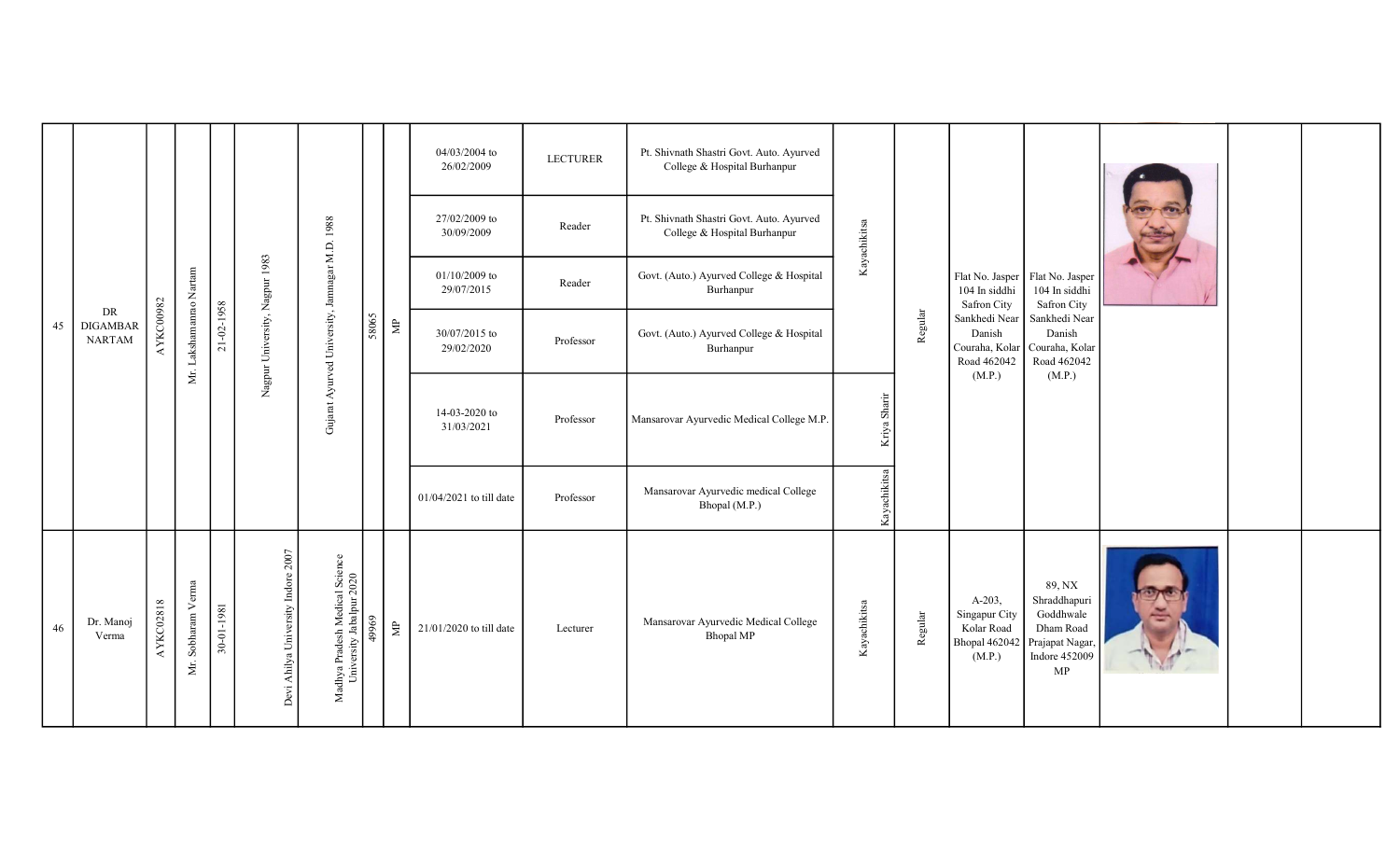| 47 | Dr. Asha<br>Malviya  | AYKC02953 | Mr. Gokul Singh Malviya | $01 - 11 - 1990$ | Barkatullah Vishwavidyalaya, Bhopal 2016 | University of Delhi South Campus 2020 | 5552  | $\gtrapprox$                                                                                                                                                                                                                                               | 19/11/2020 to till date     | Lecturer        | Mansarovar Ayurvedic Medical College<br>Bhopal MP                                                           | Kayachikitsa | Regular | 202 Ashima<br>Olampiad<br>Rajvaid Colony<br>Near Siddhi<br>Safaiar Kolar<br>Road Bhopal<br>462042 | 36/2, Sarswati<br>Colony Tarana<br>Dist. Ujjain MP<br>456665                              |    |  |
|----|----------------------|-----------|-------------------------|------------------|------------------------------------------|---------------------------------------|-------|------------------------------------------------------------------------------------------------------------------------------------------------------------------------------------------------------------------------------------------------------------|-----------------------------|-----------------|-------------------------------------------------------------------------------------------------------------|--------------|---------|---------------------------------------------------------------------------------------------------|-------------------------------------------------------------------------------------------|----|--|
|    |                      |           |                         |                  |                                          |                                       |       |                                                                                                                                                                                                                                                            |                             |                 | <b>DEPARTMENT OF PANCHKARMA</b>                                                                             |              |         |                                                                                                   |                                                                                           |    |  |
|    |                      |           |                         |                  |                                          |                                       |       |                                                                                                                                                                                                                                                            | 05/04/2003 to<br>31/07/2003 | <b>LECTURER</b> | Suryamukhi Dinesh Ayurved Medical College<br>& Hospital Ranchi                                              |              |         |                                                                                                   |                                                                                           |    |  |
|    | Dr. Rajlaxmi<br>Jain |           |                         |                  |                                          |                                       |       |                                                                                                                                                                                                                                                            | 01/07/2005 to<br>28/02/2006 | <b>LECTURER</b> | Rajiv Lochan Ayurved Medical College Durg                                                                   |              |         |                                                                                                   |                                                                                           |    |  |
| 48 |                      | AYKC01444 | Mr. Ravindrakumar       | 31-10-1967       | Nagpur University, nagpur 1989           | Nagpur University Nagpur 1996         | 22282 | $\label{eq:1} \ensuremath{\mathsf{Man}}\xspace\ensuremath{\mathsf{a}}\xspace\ensuremath{\mathsf{h}}\xspace\ensuremath{\mathsf{a}}\xspace\ensuremath{\mathsf{h}}\xspace\ensuremath{\mathsf{t}}\xspace\ensuremath{\mathsf{r}}\xspace\ensuremath{\mathsf{a}}$ | 02/02/2009 to<br>09/03/2013 | <b>LECTURER</b> | Mahadeorao Shivankar Ayurvedic Medical<br>College, Hospital & Research Institute,<br>Gondia MS Gondya, M.H. | Panchakarma  | Regular | H.No. E/2-201<br>Area Colony<br><b>Bhopal 462016</b>                                              | Jamna Shyam<br>Niwas, 2nd<br>floor Gandhi<br>Chowk, Sadar<br>Nagpur 440001<br>Maharashtra |    |  |
|    |                      |           |                         |                  |                                          |                                       |       |                                                                                                                                                                                                                                                            | 11/03/2013 to<br>08/11/2019 | Reader          | Mahadeorao Shivankar Ayurvedic Medical<br>College, Hospital & Research Institute,<br>Gondia MS Gondya, M.H. |              |         | (M.P.)                                                                                            |                                                                                           |    |  |
|    |                      |           |                         |                  |                                          |                                       |       |                                                                                                                                                                                                                                                            | 16/11/2019 to<br>30/01/2021 | Professor       | Global Institute of Ayurveda Rajkot Gujarat                                                                 |              |         |                                                                                                   |                                                                                           |    |  |
|    |                      |           |                         |                  |                                          |                                       |       |                                                                                                                                                                                                                                                            | 23/04/2021 to till Date     | Professor       | Mansarovar Ayurvedic Medical College<br>Hospital and Research centre bhopal                                 |              |         |                                                                                                   |                                                                                           |    |  |
|    |                      |           |                         |                  |                                          | in 2015                               |       |                                                                                                                                                                                                                                                            | 02/02/2015<br>30/06/2016    | <b>LECTURER</b> | People's University Bhopal M.P.                                                                             |              |         |                                                                                                   |                                                                                           |    |  |
| 49 | Dr. KUSHAL<br>YADAV  | AYPK00677 | Mr. LAXMAN SINGH YADAV  | 11-07-1982       | Barkatullah Vishwavidyalaya, Bhopal 2008 | Vikram Vishwavidyalaya, Ujja          | 50759 | $\mathbf{\Xi}$                                                                                                                                                                                                                                             | 01/07/2016<br>20/12/2017    | <b>LECTURER</b> | Sri Sai Institute Of Ayurvedic Research and<br>Medicine, Bhopal M.P.                                        | Panchakarma  | Regular | HOME NEAR<br><b>KRISHNA</b><br>ORCHID,<br><b>BAGMUGALI</b>                                        | 42 LAKSHYA   42 LAKSHYA   <br>HOME NEAR<br><b>KRISHNA</b><br>ORCHID,<br><b>BAGMUGALI</b>  |    |  |
|    |                      |           |                         |                  |                                          |                                       |       |                                                                                                                                                                                                                                                            | 21/12/2017<br>02/02/2020    | <b>LECTURER</b> | Mansarovar Ayurvedic Medical College<br>Bhopal MP                                                           |              |         | YA BHOPAL<br>Madhya                                                                               | YA BHOPAL<br>Madhya<br>Pradesh Bhopal Pradesh Bhopal                                      | D. |  |
|    |                      |           |                         |                  |                                          |                                       |       |                                                                                                                                                                                                                                                            | 03/02/2020 to till date     | <b>READER</b>   | Mansarovar Ayurvedic Medical College<br>Bhopal MP                                                           |              |         | 462043                                                                                            | 462043                                                                                    |    |  |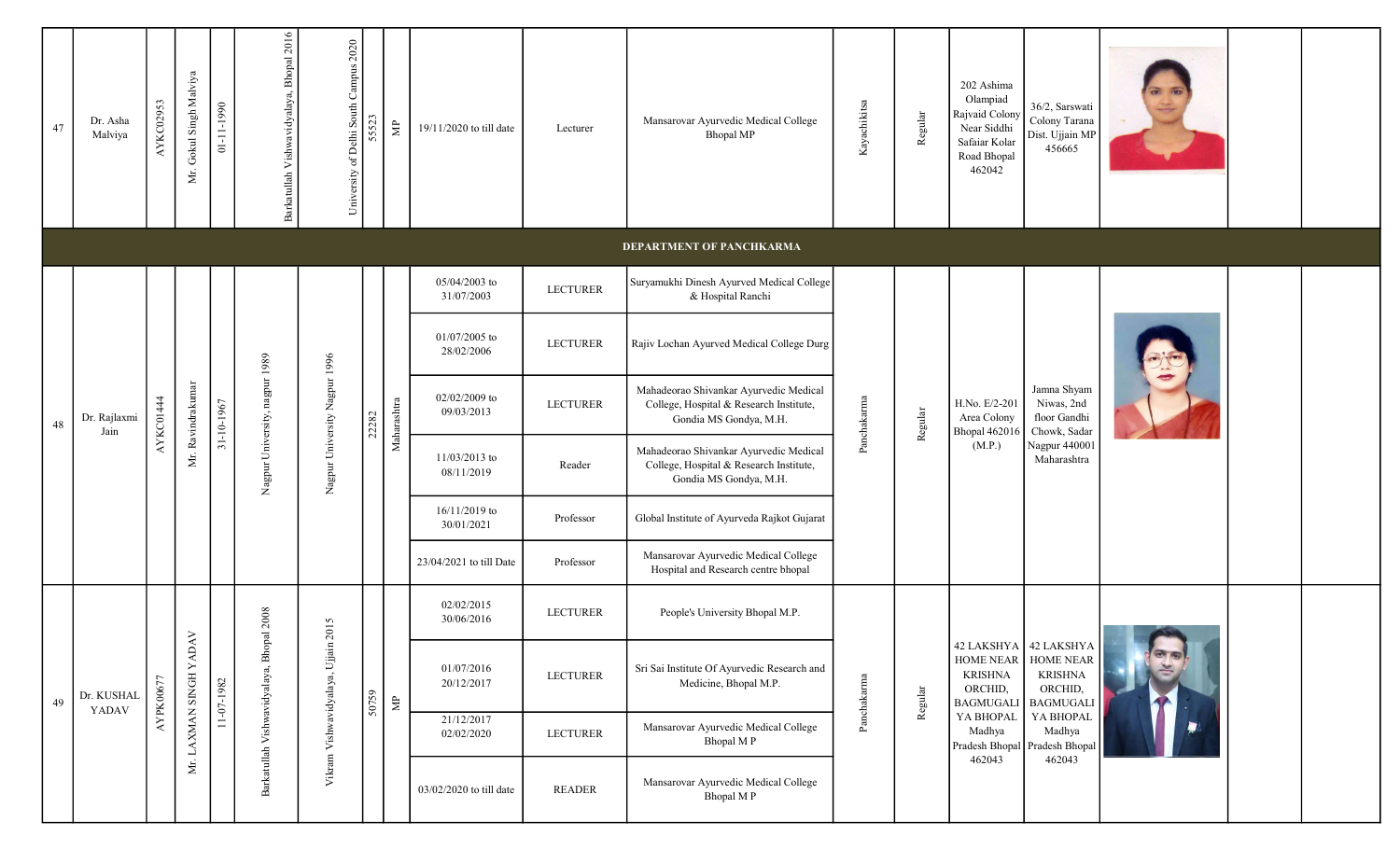|    |                                          |           |                                  |            |                                                           |                                                           |           |                    | 18/02/2019 to<br>01/02/2021 | <b>LECTURER</b>          | Pt. Shivshaktilal Sharma Ayurved<br>Mahaviyalaya Ratlam                                                |                                                                        |         |                                                                            |                                                                                                            |  |  |  |
|----|------------------------------------------|-----------|----------------------------------|------------|-----------------------------------------------------------|-----------------------------------------------------------|-----------|--------------------|-----------------------------|--------------------------|--------------------------------------------------------------------------------------------------------|------------------------------------------------------------------------|---------|----------------------------------------------------------------------------|------------------------------------------------------------------------------------------------------------|--|--|--|
| 50 | Dr. Prakash<br>Singh Rajput              | AYPK00207 | Mr. Hari Singh                   | 20-03-1987 | Rani Durgawati Vishwavidyalaya,<br>Jabalpur 2014          | University of Jabalpur, Jabalpur                          | 54299     | $\mathbf{\hat{z}}$ | 02/02/2021 to till date     | <b>LECTURER</b>          | Mansarovar Ayurvedic Medical College<br>Hospital and Research centre bhopal                            | Panchakarma                                                            | Regular | 101 B Block<br>Sagar kunj<br>Kolar Road<br>Bhopal 462042<br>(M.P.)         | H.No. 81 Near<br>Rajput Hostel<br>maharana<br>Pratap Colony<br>Harda 461331<br>(M.P.)                      |  |  |  |
| 51 | Dr. Nakul<br>Vishwanathji<br>Khode       | AYPK00993 | Vishwanathji Ramaji Khode<br>Δŕ. | 26-08-1983 | Maharashtra university of health<br>Sciences, Nashik 2006 | Maharashtra university of Health<br>Sciences, nashik 2021 | I-57461-A | Maharashtra        | 01/04/2021 to till date     | <b>LECTURER</b>          | Mansarovar Ayurvedic Medical College<br>Hospital and Research centre bhopal                            | Panchakarma                                                            | Regular | Flat No. 105,<br>Block A Janki<br>Apartment<br>Kolar Road<br>Bhopal 462042 | Flat No. 101,<br>First floor Shree<br>Mauli<br>Appartment<br>Upadhya Road<br>Mahal Nagpur<br>440032 (M.P.) |  |  |  |
|    |                                          |           |                                  |            |                                                           |                                                           |           |                    |                             |                          | DEPARTMENT OF SHALYA TANTRA                                                                            |                                                                        |         |                                                                            |                                                                                                            |  |  |  |
|    | Dr. BABAN<br><b>DAGU</b><br><b>MOHAN</b> | AYST01455 |                                  |            |                                                           |                                                           |           |                    | 18/06/2007<br>29/08/2008    | <b>LECTURER</b>          | Latthe Education Societys, Acharya<br>Deshabhushan Ayurvedic Medical College<br>and Hospital Karnataka | $\ensuremath{\text{Lab}}\xspace$                                       |         |                                                                            |                                                                                                            |  |  |  |
|    |                                          |           |                                  |            |                                                           |                                                           |           | COUNCIL            |                             | 30/08/2008<br>20/04/2012 | <b>LECTURER</b>                                                                                        | Bapuji Ayurvedic Medical College And<br>Hospital, Shivamogga Karnataka |         |                                                                            |                                                                                                            |  |  |  |
| 52 |                                          |           | Mr. DAGU                         | 06-03-1978 | Maharashtra University of Health Sciences,<br>Nashik 2003 | Gandhi University of Health Sciences                      | A0022781  |                    | 01/08/2012<br>30/09/2012    | <b>LECTURER</b>          | Latthe Education Societys, Acharya<br>Deshabhushan Ayurvedic Medical College<br>and Hospital Karnataka | $+$ (Ksharsutra<br>Regular                                             |         | Nagar<br>Govindpura<br><b>Bhopal MP</b><br>462023                          | H 176, Gautam   H 176, Gautam<br>Nagar<br>Govindpura<br><b>Bhopal MP</b><br>462023                         |  |  |  |
|    |                                          |           |                                  |            |                                                           |                                                           |           |                    | 01/10/2012<br>30/01/2017    | Reader                   | Latthe Education Societys, Acharya<br>Deshabhushan Ayurvedic Medical College<br>and Hospital Karnataka | Shalyatantra                                                           |         |                                                                            |                                                                                                            |  |  |  |
|    |                                          |           |                                  |            |                                                           | $\mathrm{Rajiv}$                                          |           |                    | 15/12/2017<br>to till date  | Professor                | Mansarovar Ayurvedic Medical College<br>bhopal mp                                                      |                                                                        |         |                                                                            |                                                                                                            |  |  |  |
|    |                                          |           |                                  |            | alaya, Bhopal                                             | of Health<br>$2012$                                       | 50340     |                    | 04/07/2012 to<br>04/07/2017 | Lecturer                 | Rani Dullaiya Smriti Ayurved P.G.College &<br>Hospital, Bhopal                                         | ನ<br>Shalya Tant                                                       |         |                                                                            |                                                                                                            |  |  |  |
| 53 | Dr. Shrikant<br>Patel                    | AYST00257 | Mr. Y.P Patel                    | 10-09-1982 |                                                           | 5 G                                                       |           | $\epsilon$         | 05/07/2017 to<br>23/11/2020 | Reader                   | Rani Dullaiya Smriti Ayurved P.G.College &<br>Hospital, Bhopal                                         |                                                                        | Regular | 13-B Pooja<br>Colony,                                                      | 13-B Pooja<br>Colony,<br>Neelbad Bhopal Neelbad Bhopal<br>462044 MP                                        |  |  |  |
|    |                                          |           |                                  |            | Barkatullah Vishwavidy<br>2008                            | Rajiv Gandhi Universi<br>Sciences, Bangalo                |           |                    | 24/11/2020 to till date     | Reader                   | Mansarovar Ayurvedic Medical College<br>bhopal mp                                                      |                                                                        |         | 462044 MP                                                                  |                                                                                                            |  |  |  |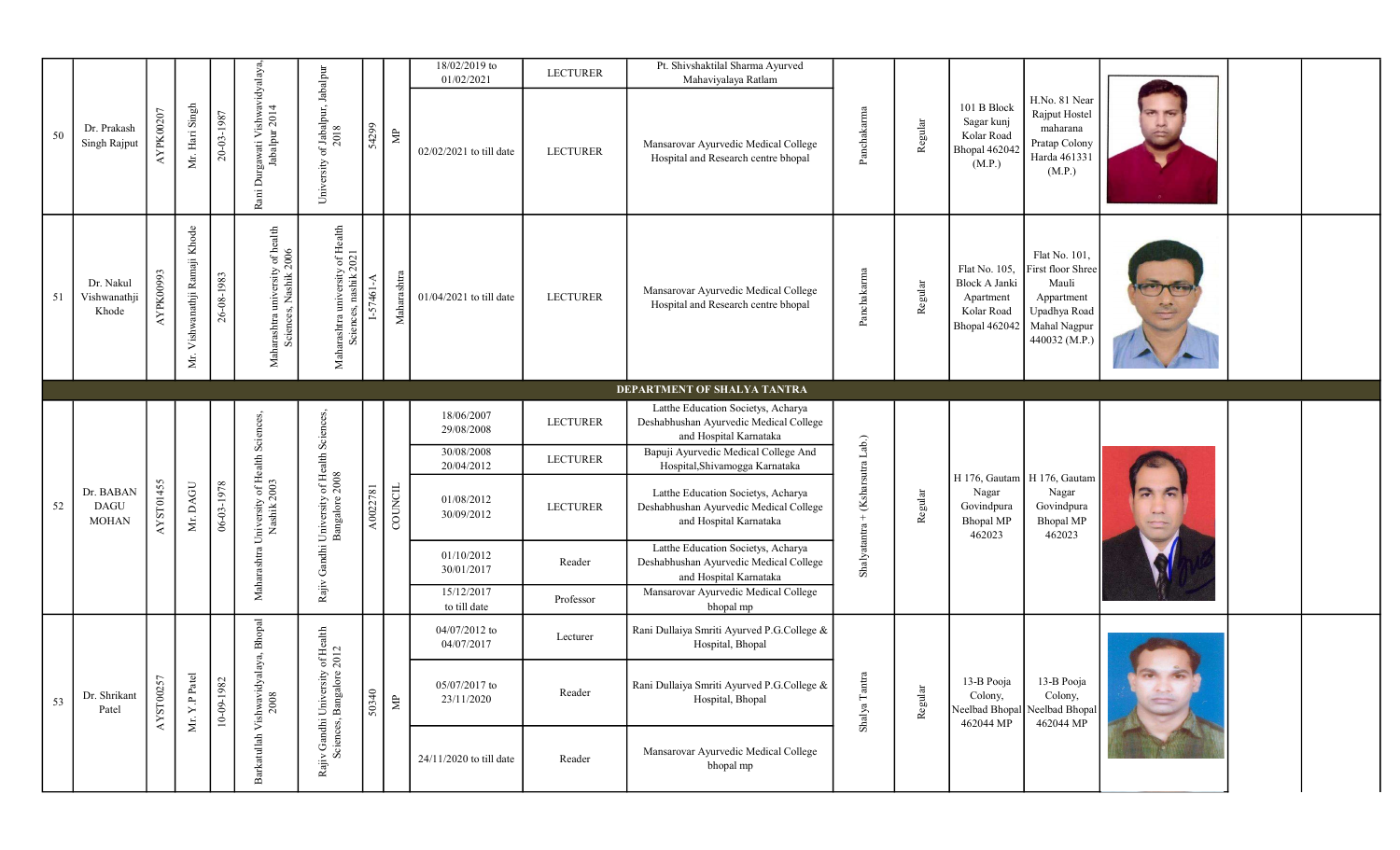| 54 | Dr. Jaspal<br>Singh                  | AYST01641 | Mr. Baljindra Singh | 07-12-1989 | Barkatullah university Bhopal 2016               | Madhya Pradesh Medical Science<br>University Jabalpur 2019 | 52           | $\mathbb{R}^n$        | 09/01/2020 to till date     | Lecturer        | Mansarovar Ayurvedic Medical College<br><b>Bhopal MP</b>                    | Shalya Tantra              | Regular | 125/1 Varun<br>Nagar Raj<br>hursh Colony<br>Kolar Road,<br>Bhopal 462042<br>(M.P.) | VPO Premser<br>Dist. Sheopur<br>MP 476337                          |  |  |  |
|----|--------------------------------------|-----------|---------------------|------------|--------------------------------------------------|------------------------------------------------------------|--------------|-----------------------|-----------------------------|-----------------|-----------------------------------------------------------------------------|----------------------------|---------|------------------------------------------------------------------------------------|--------------------------------------------------------------------|--|--|--|
|    | <b>DEPARTMENT OF SHALAKYA TANTRA</b> |           |                     |            |                                                  |                                                            |              |                       |                             |                 |                                                                             |                            |         |                                                                                    |                                                                    |  |  |  |
|    |                                      |           | Mr. A P NAMDEO      |            | Rani Durgawati Vishwavidyalaya,<br>Jabalpur 2003 | Maharashtra University of Health<br>Sciences, Nashik 2010  |              |                       | 29/07/2010<br>29/10/2015    | <b>LECTURER</b> | Rajiv Gandhi Ayurved Mahavidyalaya bhopal<br>MP                             |                            |         | MIG B-73                                                                           | 62-NORTH<br>MILLONIGAN                                             |  |  |  |
| 55 | Dr. ARUNIMA<br><b>NAMDEO</b>         | AYSK00524 |                     | 21/09/1981 |                                                  |                                                            | 48683        | $\mathrel{\uncorner}$ | 30/10/2015<br>06/10/2017    | Reader          | Pt. Shivshaktilal Sharma Ayurved<br>Mahavidyalaya Ratlam MP                 | Shalakya Tantra<br>Regular |         | Sector B, Vidya<br>Nagar<br>Hoshangabad<br>Road Bhopal<br>MP 462026                | <b>JNEAR</b><br><b>DAMOH</b><br>NAKA Madhya<br>Pradesh<br>Jabalpur |  |  |  |
|    |                                      |           |                     |            |                                                  |                                                            |              |                       | 07/10/2017<br>to 31/10/2020 | Reader          | Mansarovar Ayurvedic Medical College<br><b>Bhopal MP</b>                    |                            |         |                                                                                    |                                                                    |  |  |  |
|    |                                      |           |                     |            |                                                  |                                                            |              |                       | 01/11/2020 to till date     | Professor       | Mansarovar Ayurvedic Medical College<br><b>Bhopal MP</b>                    |                            |         |                                                                                    | 482004                                                             |  |  |  |
|    |                                      |           |                     |            |                                                  |                                                            |              |                       | 07/04/2006 to<br>31/08/2007 | <b>LECTURER</b> | Dr. D.Y. Patil College of Ayurved and<br>Research Centre, Pimpri Pune       |                            |         |                                                                                    |                                                                    |  |  |  |
|    |                                      |           |                     |            |                                                  |                                                            |              |                       | 01/09/2007 to<br>14/04/2011 | <b>LECTURER</b> | Bhartiya Sanskriti Darshan Trust Ayurved<br>Mahavidyalaya Pune              |                            |         | $C/O$ Mr.                                                                          |                                                                    |  |  |  |
|    |                                      |           |                     |            |                                                  | 2005                                                       |              |                       | 15/04/2011 to<br>02/11/2017 | <b>READER</b>   | Bhartiya Sanskriti Darshan Trust Ayurved<br>Mahavidyalaya Pune              |                            |         |                                                                                    | 89, Yashoda                                                        |  |  |  |
| 56 | Dr. Prabhu<br>Dadabhau<br>Jathar     | AYSK00156 | Mr. Dadabhau        | 01-06-1966 | University of Poona, Pune 1991                   | rsity of Poona, Pune                                       | ∢<br>124299- | Ħ                     | 03/11/2017 to<br>08/10/2019 | PROFESSOR       | Mansarovar Ayurvedic Medical College<br>Hospital and Research centre bhopal | Shalakya Tantra            | Regular | Ravindra<br>Kumar Gautan<br>A-71, Aamra<br>Vihar, Phase-1                          | Housing Society<br>Behind OM<br>Super Market,<br>Shivajinagar,     |  |  |  |
|    |                                      |           |                     |            |                                                  | Unive                                                      |              |                       | 04/07/2020 to<br>18/05/2021 | PROFESSOR       | Glocal College of Ayurvedic Medical Science<br>Saharanpur UP                |                            |         | Kolar Road<br><b>Bhopal 462042</b><br>MP                                           | Pune-16<br>411016                                                  |  |  |  |
|    |                                      |           |                     |            |                                                  |                                                            |              |                       | 19/05/2021 to<br>07/09/2021 | PROFESSOR       | SCPM Ayurvedic Medical College and<br>Hospital Gonda UP                     |                            |         |                                                                                    |                                                                    |  |  |  |
|    |                                      |           |                     |            |                                                  |                                                            |              |                       | 28/09/2021 to till date     | PROFESSOR       | Mansarovar Ayurvedic Medical College<br>Hospital and Research centre bhopal |                            |         |                                                                                    |                                                                    |  |  |  |